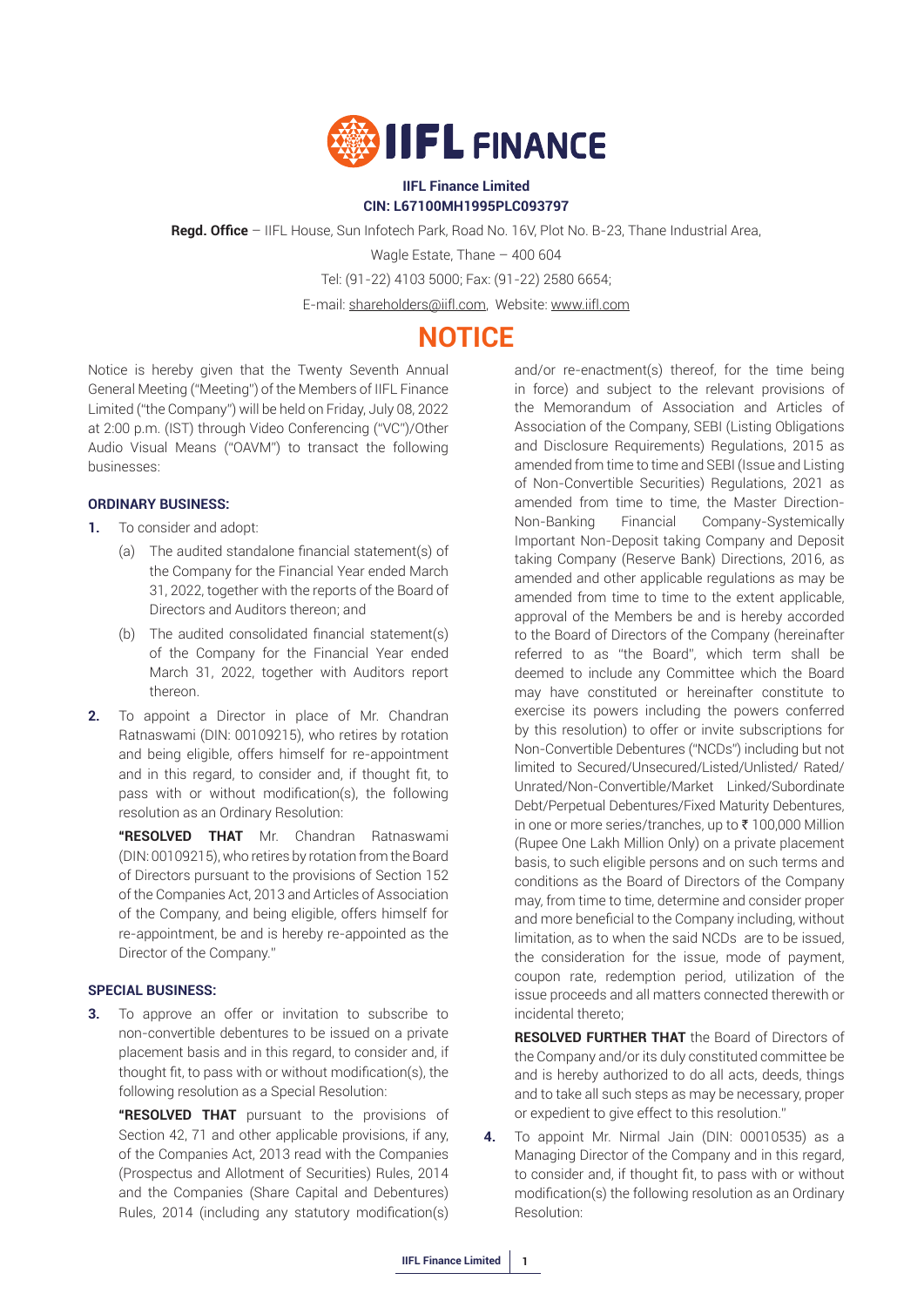

 **"RESOLVED THAT** in supersession of earlier resolution passed on the matter and pursuant to Section 196, 197 and 203 and all other applicable provisions, if any, read with Schedule V of the Companies Act, 2013 ("the Act") and Companies (Appointment and Remuneration of Managerial Personnel) Rules, 2014 (including any statutory modification(s) or re-enactment(s) thereof, for the time being in force), approval of the Members be and is hereby accorded to appoint Mr. Nirmal Jain (DIN: 00010535) as a Managing Director of the Company, liable to retire by rotation, for a period of five (5) years commencing from April 01, 2022 on the terms and conditions as set out in the explanatory statement annexed to the Notice convening this meeting with liberty to the Board of Directors (hereinafter referred to as "the Board" which term shall include any Committee of the Board constituted to exercise its powers, including the powers conferred by this resolution) to alter and vary the terms and conditions of the said appointment as it may deem fit, subject to said provisions of the Act;

**RESOLVED FURTHER THAT** the remuneration payable to Mr. Nirmal Jain shall not exceed maximum remuneration as provided under Section 197 of the Act;

 **RESOLVED FURTHER THAT** in the event of loss or inadequate profit in any Financial Year during the tenure of service of Mr. Nirmal Jain, the payment of salary, performance bonus, perquisites and other allowances shall be governed by the limits prescribed under Schedule V of the Act and applicable provisions for the time being in force;

 **RESOLVED FURTHER THAT** the Board of Directors of the Company be and are hereby authorized to take all such steps as may be necessary, proper and expedient to give effect to this resolution."

**5.** To change the designation of Mr. R Venkataraman (DIN: 00011919) from Managing Director to Joint Managing Director of the Company and in this regard, to consider and, if thought fit, to pass with or without modification(s) the following resolution as an Ordinary Resolution:

 **"RESOLVED THAT** in partial modification of earlier resolution passed on the matter and pursuant to Section 196, 197 and 203 and all other applicable provisions, if any, read with Schedule V of the Companies Act, 2013 ("the Act") and Companies (Appointment and Remuneration of Managerial Personnel) Rules, 2014 (including any statutory modification(s) or re-enactment(s) thereof, for the time being in force), approval of the Members be and is hereby accorded to change the designation of Mr. R Venkataraman (DIN: 00011919), from Managing Director to Joint Managing Director, liable to retire by rotation, w.e.f. April 01, 2022 for the remaining period of his tenure of five (5) years originally commencing from April 23, 2020 upto April 22, 2025 on terms and conditions as set out in the explanatory statement annexed to the Notice convening this meeting with liberty to the Board of Directors (hereinafter referred to as "the Board" which term shall include any Committee of the Board constituted to exercise its powers, including the powers conferred by this resolution) to alter and vary the terms and conditions of the said change in designation as it may deem fit, subject to said provisions of the Act;

**RESOLVED FURTHER THAT** the Board of Directors of the Company be and are hereby authorized to take all such steps as may be necessary, proper and expedient to give effect to this resolution."

**6.** To approve existing as well as all new material related party transactions with IIFL Samasta Finance Limited (formerly known as Samasta Microfinance Limited) and in this regards, to consider and, if thought fit, to pass with or without modification(s) the following resolution as an Ordinary Resolution:

 **"RESOLVED THAT** pursuant to Regulation 23 and all other applicable Regulations, if any, of the SEBI (Listing Obligations and Disclosure Requirements) Regulations, 2015, as amended from time to time ("the Listing Regulations"), and all applicable provisions of the Companies Act, 2013 ("the Act") and Rules made thereunder, (including any statutory modification(s) and/or re-enactment(s) thereof for the time being in force), the Company's Policy on Related Party Transactions and basis the approval and recommendation of the Audit Committee and Board of Directors, approval of the Members be and is hereby accorded to the Board of Directors ("the Board" which term shall be deemed to include a Committee of the Board) to enter into in the ordinary course of business and on arm's length basis in arrangements/ transactions/contracts (whether individual transaction or transactions taken together or series of transactions or otherwise) with IIFL Samasta Finance Limited (formerly known as Samasta Microfinance Limited), subsidiary of the Company and a Related Party as defined in the Listing Regulations and the Act, whether by way of renewal(s) or extension(s) or modification(s) of earlier contracts/arrangements/ transactions or otherwise, with respect to transactions as detailed in the explanatory statement, including transactions as may be disclosed in the notes forming part of the financial statements for the relevant period on an ongoing basis, whether individually and/or in the aggregate, may exceed 10% of the annual consolidated turnover as per the Company's last audited financial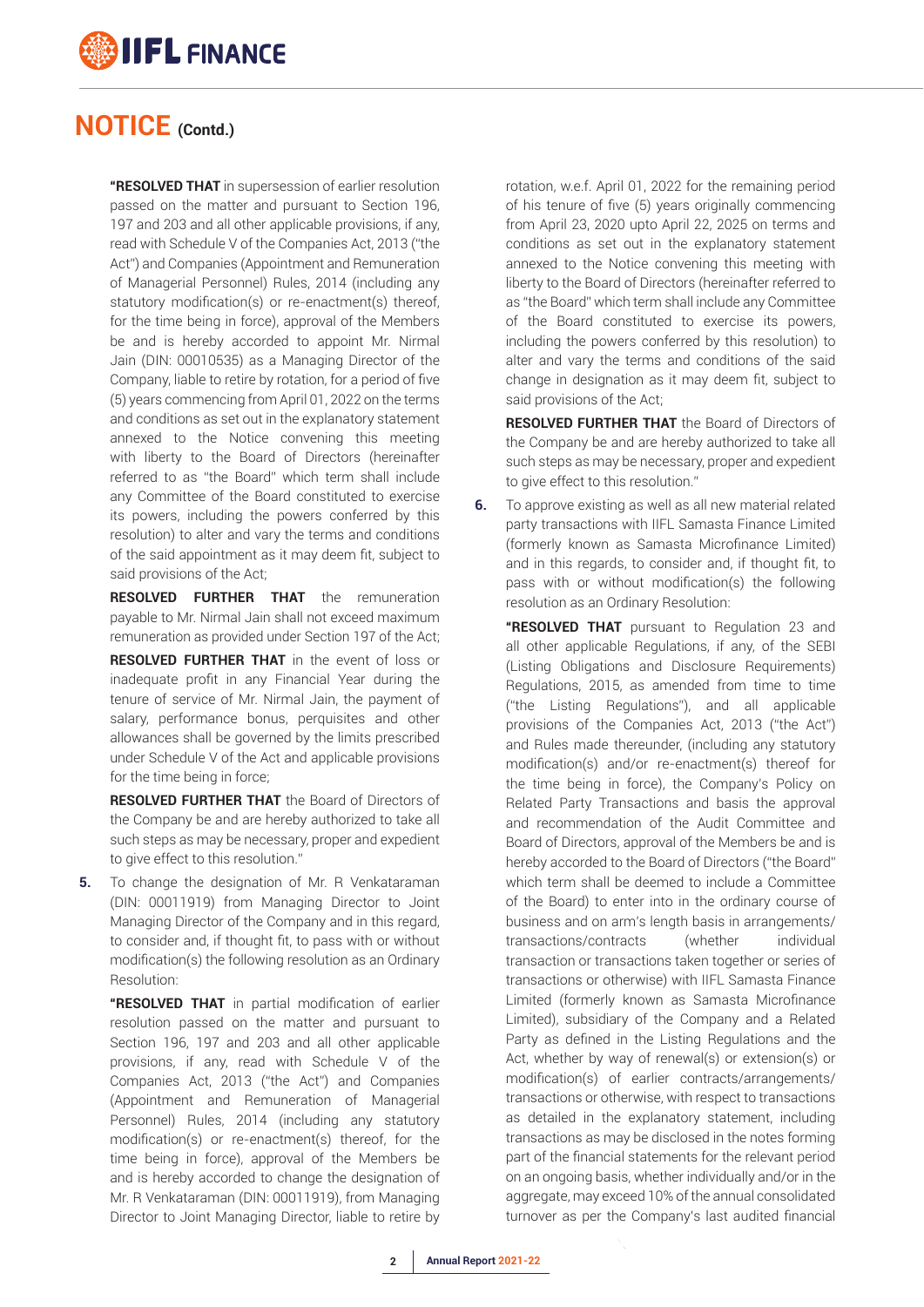statements, without being required to seek any further consent or approval of the Members and that the Members shall be deemed to have given their approval thereto expressly by the authority of this resolution;

**RESOLVED FURTHER THAT** for the purpose of giving effect to the above resolution, the Board of Directors of the Company, be and are hereby authorized to do all such acts, deeds, matters and things as may be necessary, expedient or desirable including any negotiation(s)/ renegotiation(s)/modification(s)/ratification(s)/ amendment(s) to or termination(s) thereof, of the subsisting arrangement(s)/transaction(s)/contract(s) or any future arrangement(s)/transaction(s)/ contract(s) and to make or receive/pay monies or to perform all other obligations in terms of such arrangement(s)/transaction(s)/contract(s) filing of necessary forms/documents with the appropriate authorities and to execute all such deeds, documents, agreements, letters, instruments and writings as it may in its sole and absolute discretion deem necessary or expedient and to settle any question, difficulty or doubt that may arise in regard thereto;

**RESOLVED FURTHER THAT** all actions taken by the Board in connection with any matter referred to or contemplated in this resolution be and is hereby approved, ratified and confirmed in all respect."

**7.** To approve existing as well as all new material related party transactions with IIFL Facilities Services Limited and in this regards, to consider and, if thought fit, to pass with or without modification(s) the following resolution as an Ordinary Resolution:

 **"RESOLVED THAT** pursuant to Regulation 23 and all other applicable Regulations, if any, of the SEBI (Listing Obligations and Disclosure Requirements) Regulations, 2015, as amended from time to time ("the Listing Regulations"), and all applicable provisions of the Companies Act, 2013 ("the Act") and Rules made thereunder, (including any statutory modification(s) and/or re-enactment(s) thereof for the time being in force), the Company's Policy on Related Party Transactions and basis the approval and recommendation of the Audit Committee and Board of Directors, approval of the Members be and is hereby accorded to the Board of Directors ("the Board" which term shall be deemed to include a Committee of the Board) to enter into in the ordinary course of business and on arm's length basis in arrangements/ transactions/contracts (whether individual transaction or transactions taken together or series of transactions or otherwise) with IIFL Facilities Services Limited, a Related Party as defined in the Listing Regulations and the Act, whether by way of renewal(s) or extension(s) or modification(s) of earlier contracts/arrangements/

transactions or otherwise, with respect to transactions as detailed in the explanatory statement, including transactions as may be disclosed in the notes forming part of the financial statements for the relevant period on an ongoing basis, whether individually and/or in the aggregate, may exceed 10% of the annual consolidated turnover as per the Company's last audited financial statements, without being required to seek any further consent or approval of the Members and that the Members shall be deemed to have given their approval thereto expressly by the authority of this resolution;

 **RESOLVED FURTHER THAT** for the purpose of giving effect to the above resolution, the Board of Directors of the Company, be and are hereby authorized to do all such acts, deeds, matters and things as may be necessary, expedient or desirable including any negotiation(s)/ renegotiation(s)/modification(s)/ratification(s)/ amendment(s) to or termination(s) thereof, of the subsisting arrangement(s)/transaction(s)/contract(s) or any future arrangement(s)/transaction(s)/ contract(s) and to make or receive/pay monies or to perform all other obligations in terms of such arrangement(s)/transaction(s)/contract(s) filing of necessary forms/documents with the appropriate authorities and to execute all such deeds, documents, agreements, letters, instruments and writings as it may in its sole and absolute discretion deem necessary or expedient and to settle any question, difficulty or doubt that may arise in regard thereto;

 **RESOLVED FURTHER THAT** all actions taken by the Board in connection with any matter referred to or contemplated in this resolution be and is hereby approved, ratified and confirmed in all respect."

**8.** To approve existing as well as all new material related party transactions with IIFL Management Services Limited and in this regards, to consider and, if thought fit, to pass with or without modification(s) the following resolution as an Ordinary Resolution:

 **"RESOLVED THAT** pursuant to Regulation 23 and all other applicable Regulations, if any, of the SEBI (Listing Obligations and Disclosure Requirements) Regulations, 2015, as amended from time to time ("the Listing Regulations"), and all applicable provisions of the Companies Act, 2013 ("the Act") and Rules made thereunder, (including any statutory modification(s) and/or re-enactment(s) thereof for the time being in force), the Company's Policy on Related Party Transactions and basis the approval and recommendation of the Audit Committee and Board of Directors, approval of the Members be and is hereby accorded to the Board of Directors ("the Board" which term shall be deemed to include a Committee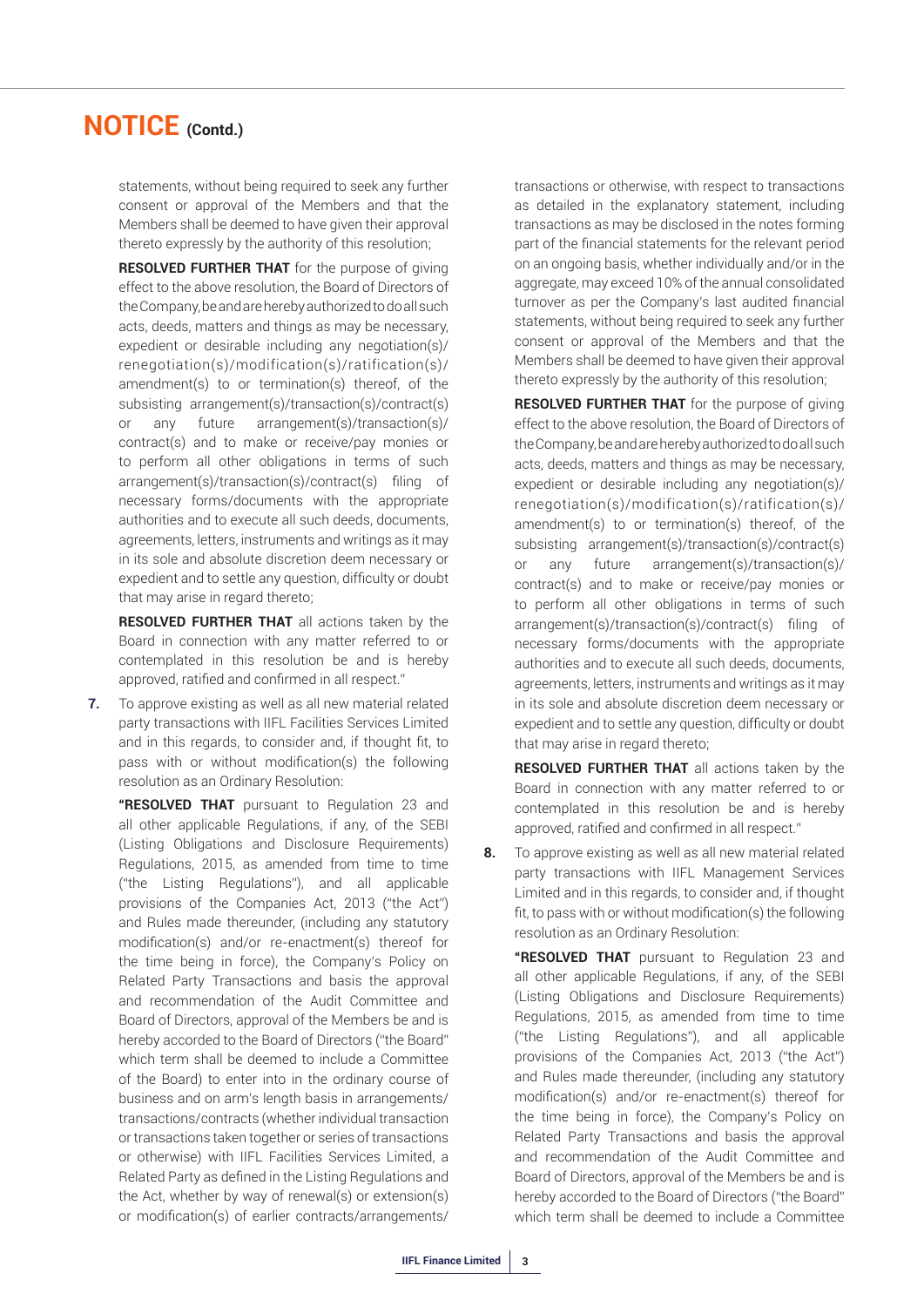

of the Board) to enter into in the ordinary course of business and on arm's length basis in arrangements/ transactions/contracts (whether individual transaction or transactions taken together or series of transactions or otherwise) with IIFL Management Services Limited, a Related Party as defined in the Listing Regulations and the Act, whether by way of renewal(s) or extension(s) or modification(s) of earlier contracts/arrangements/ transactions or otherwise, with respect to transactions as detailed in the explanatory statement, including transactions as may be disclosed in the notes forming part of the financial statements for the relevant period on an ongoing basis, whether individually and/or in the aggregate, may exceed 10% of the annual consolidated turnover as per the Company's last audited financial statements, without being required to seek any further consent or approval of the Members and that the Members shall be deemed to have given their approval thereto expressly by the authority of this resolution;

 **RESOLVED FURTHER THAT** for the purpose of giving effect to the above resolution, the Board of Directors of the Company, be and are hereby authorized to do all such acts, deeds, matters and things as may be necessary, expedient or desirable including any negotiation(s)/ renegotiation(s)/modification(s)/ratification(s)/ amendment(s) to or termination(s) thereof, of the subsisting arrangement(s)/transaction(s)/contract(s) or any future arrangement(s)/transaction(s)/ contract(s) and to make or receive/pay monies or to perform all other obligations in terms of such arrangement(s)/transaction(s)/contract(s) filing of necessary forms/documents with the appropriate authorities and to execute all such deeds, documents, agreements, letters, instruments and writings as it may in its sole and absolute discretion deem necessary or expedient and to settle any question, difficulty or doubt that may arise in regard thereto;

 **RESOLVED FURTHER THAT** all actions taken by the Board in connection with any matter referred to or contemplated in this resolution be and is hereby approved, ratified and confirmed in all respect."

**9.** To approve existing as well as all new material related party transactions with IIFL Securities Limited and in this regards, to consider and, if thought fit, to pass with or without modification(s) the following resolution as an Ordinary Resolution:

 **"RESOLVED THAT** pursuant to Regulation 23 and all other applicable Regulations, if any, of the SEBI (Listing Obligations and Disclosure Requirements) Regulations, 2015, as amended from time to time ("the Listing Regulations"), and all applicable provisions of the Companies Act, 2013 ("the Act") and Rules made thereunder, (including any statutory modification(s) and/or re-enactment(s) thereof for the time being in force), the Company's Policy on Related Party Transactions and basis the approval and recommendation of the Audit Committee and Board of Directors, approval of the Members be and is hereby accorded to the Board of Directors ("the Board" which term shall be deemed to include a Committee of the Board) to enter into in the ordinary course of business and on arm's length basis in arrangements/ transactions/contracts (whether individual transaction or transactions taken together or series of transactions or otherwise) with IIFL Securities Limited, a Related Party as defined in the Listing Regulations and the Act, whether by way of renewal(s) or extension(s) or modification(s) of earlier contracts/arrangements/ transactions or otherwise, with respect to transactions as detailed in the explanatory statement, including transactions as may be disclosed in the notes forming part of the financial statements for the relevant period on an ongoing basis, whether individually and/or in the aggregate, may exceed 10% of the annual consolidated turnover as per the Company's last audited financial statements, without being required to seek any further consent or approval of the Members and that the Members shall be deemed to have given their approval thereto expressly by the authority of this resolution;

 **RESOLVED FURTHER THAT** for the purpose of giving effect to the above resolution, the Board of Directors of the Company, be and are hereby authorized to do all such acts, deeds, matters and things as may be necessary, expedient or desirable including any negotiation(s)/ renegotiation(s)/modification(s)/ratification(s)/ amendment(s) to or termination(s) thereof, of the subsisting arrangement(s)/transaction(s)/contract(s) or any future arrangement(s)/transaction(s)/contract(s) and to make or receive/pay monies or to perform all other obligations in terms of such arrangement(s)/ transaction(s)/contract(s) filing of necessary forms/ documents with the appropriate authorities and to execute all such deeds, documents, agreements, letters, instruments and writings as it may in its sole and absolute discretion deem necessary or expedient and to settle any question, difficulty or doubt that may arise in regard thereto;

 **RESOLVED FURTHER THAT** all actions taken by the Board in connection with any matter referred to or contemplated in this resolution be and is hereby approved, ratified and confirmed in all respect."

**10.** To approve existing as well as all new material related party transactions with 5Paisa Capital Limited and in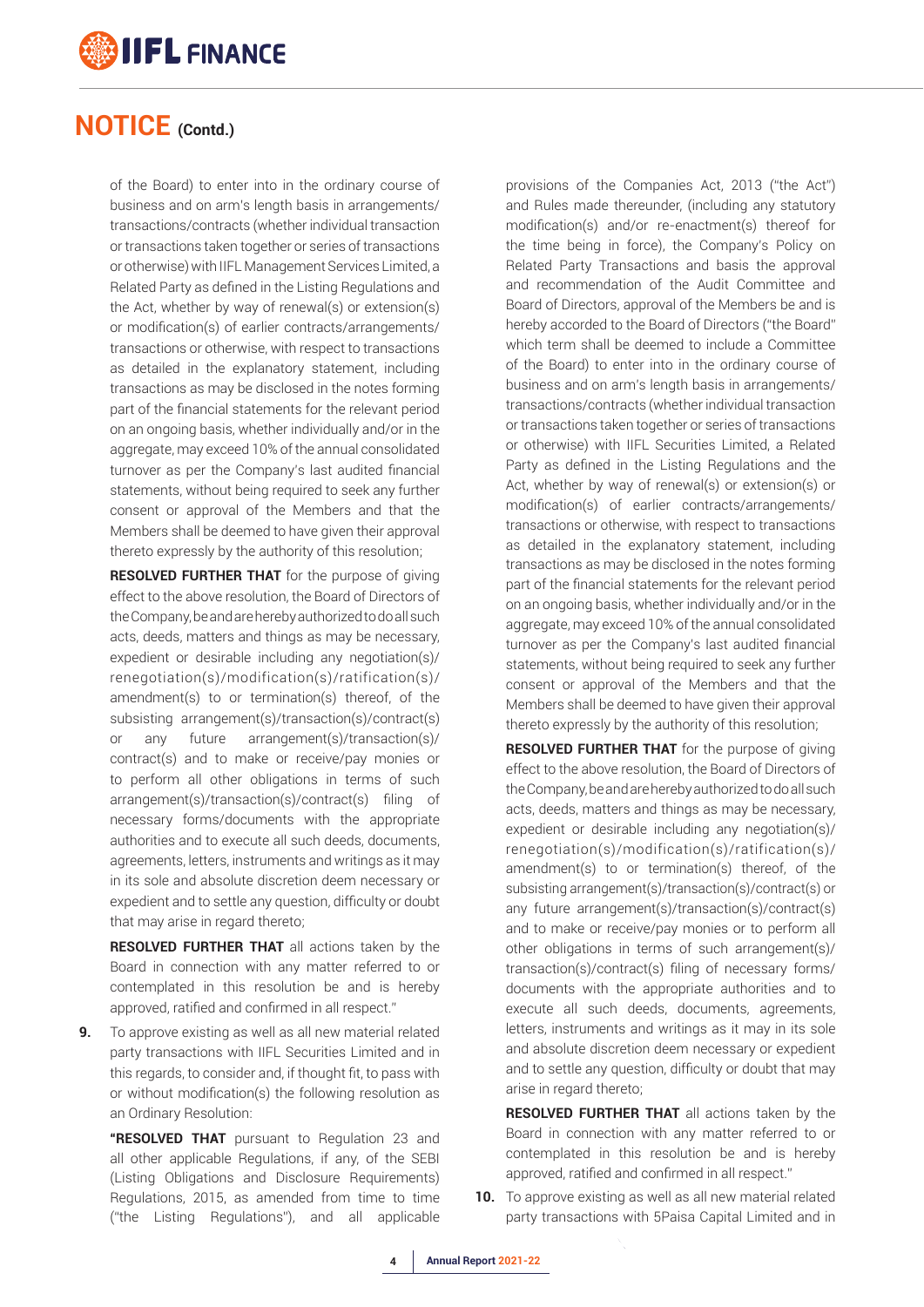this regards, to consider and, if thought fit, to pass with or without modification(s) the following resolution as an Ordinary Resolution:

 **"RESOLVED THAT** pursuant to Regulation 23 and all other applicable Regulations, if any, of the SEBI (Listing Obligations and Disclosure Requirements) Regulations, 2015, as amended from time to time ("the Listing Regulations"), and all applicable provisions of the Companies Act, 2013 ("the Act") and Rules made thereunder, (including any statutory modification(s) and/or re-enactment(s) thereof for the time being in force), the Company's Policy on Related Party Transactions and basis the approval and recommendation of the Audit Committee and Board of Directors, approval of the Members be and is hereby accorded to the Board of Directors ("the Board" which term shall be deemed to include a Committee of the Board) to enter into in the ordinary course of business and on arm's length basis in arrangements/ transactions/contracts (whether individual transaction or transactions taken together or series of transactions or otherwise) with 5Paisa Capital Limited, a Related Party as defined in the Listing Regulations and the Act, whether by way of renewal(s) or extension(s) or modification(s) of earlier contracts/arrangements/ transactions or otherwise, with respect to transactions as detailed in the explanatory statement, including transactions as may be disclosed in the notes forming part of the financial statements for the relevant period

Dated: June 09, 2022 Company Secretary Place: Mumbai ACS - 23266

on an ongoing basis, whether individually and/or in the aggregate, may exceed 10% of the annual consolidated turnover as per the Company's last audited financial statements, without being required to seek any further consent or approval of the Members and that the Members shall be deemed to have given their approval thereto expressly by the authority of this resolution;

 **RESOLVED FURTHER THAT** for the purpose of giving effect to the above resolution, the Board of Directors of the Company, be and are hereby authorized to do all such acts, deeds, matters and things as may be necessary, expedient or desirable including any negotiation(s)/ renegotiation(s)/modification(s)/ratification(s)/ amendment(s) to or termination(s) thereof, of the subsisting arrangement(s)/transaction(s)/contract(s)or any future arrangement(s)/transaction(s)/contract(s) and to make or receive/pay monies or to perform all other obligations in terms of such arrangement(s)/ transaction(s)/contract(s) filing of necessary forms/ documents with the appropriate authorities and to execute all such deeds, documents, agreements, letters, instruments and writings as it may in its sole and absolute discretion deem necessary or expedient and to settle any question, difficulty or doubt that may arise in regard thereto;

 **RESOLVED FURTHER THAT** all actions taken by the Board in connection with any matter referred to or contemplated in this resolution be and is hereby approved, ratified and confirmed in all respect."

#### **By Order of the Board of Directors For IIFL Finance Limited**

**Sneha Patwardhan**

**Registered Office:** IIFL House, Sun Infotech Park, Road No. 16V, Plot No. B-23, Thane Industrial Area, Wagle Estate, Thane- 400604 CIN: L67100MH1995PLC093797 E-mail: shareholders@iifl.com Telephone No.: (91-22) 4103 5000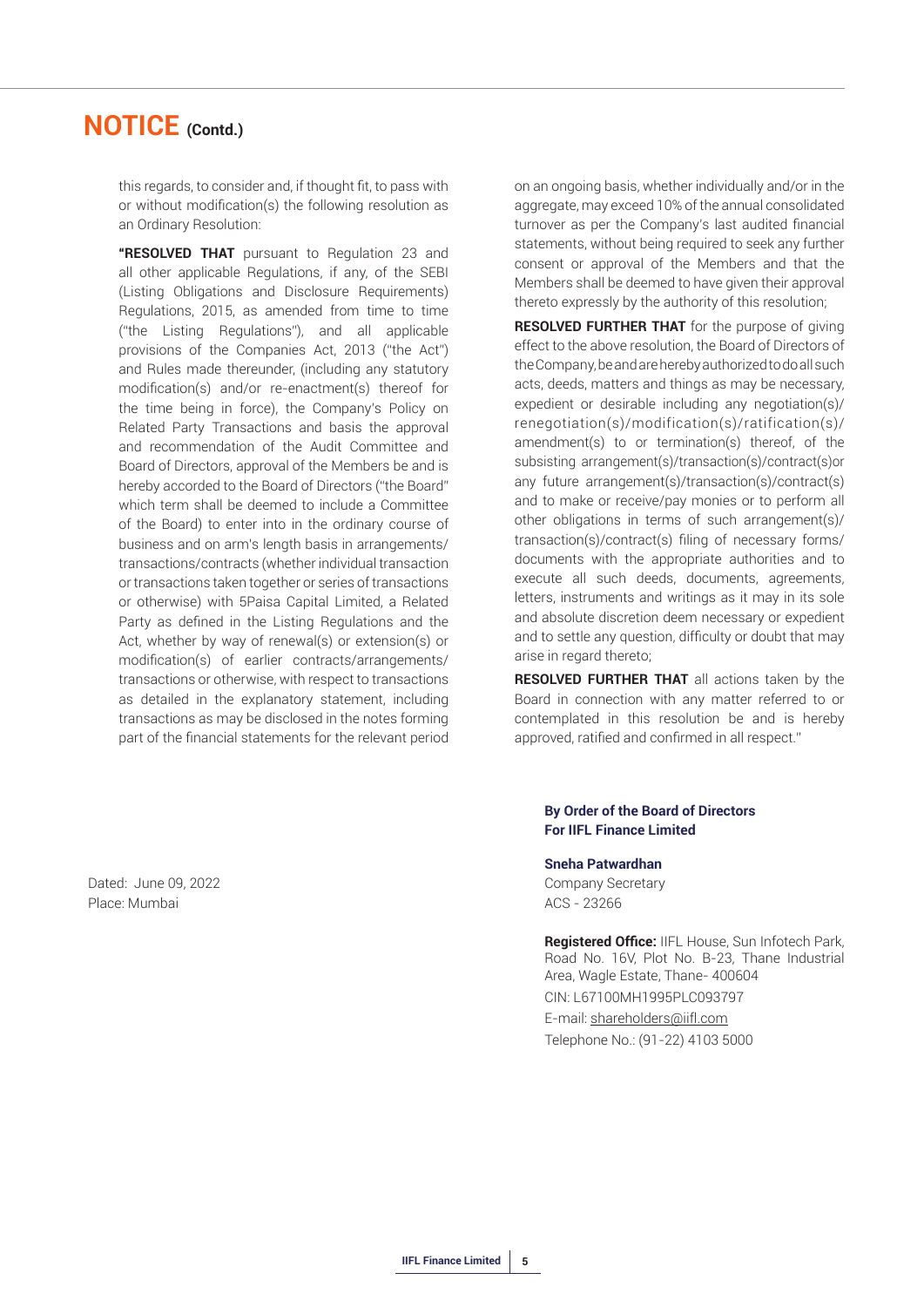

#### **NOTES**

- 1. In view of the continuing COVID-19 pandemic, the Ministry of Corporate Affairs ("MCA") vide its circular dated May 05, 2020 read with circulars dated April 08, 2020, April 13, 2020 and May 05, 2022, (collectively referred to as "MCA Circulars") permitted the holding of the Annual General Meeting ("the Meeting") through Video Conferencing/Other Audio Visual Means ("VC/OAVM"), without the physical presence of the Members at a common venue. In compliance with the provisions of the Companies Act, 2013 ("Act"), SEBI (Listing Obligations and Disclosure Requirements) Regulations, 2015 ("the Listing Regulations"), MCA Circulars the Meeting of the Company is being held through VC/OAVM.
- 2. A Statement pursuant to Section 102(1) of the Act, ("Explanatory Statement") relating to the Special Businesses to be transacted at the Meeting is annexed hereto.
- 3. A Member entitled to attend and vote at the Meeting is entitled to appoint one or more proxies to attend and vote on his/her behalf and the proxy need not be a Member of the Company. However, pursuant to MCA Circulars the Meeting will be held through VC/OAVM and the physical attendance of Members in any case has been dispensed with. Accordingly, the facility for appointment of proxies by the Members will not be available for the Meeting and hence the Proxy Form, Attendance Slip and Route Map are not annexed to this Notice.
- 4. Pursuant to Section 113 of the Act, representatives of Corporate Members may be appointed for the purpose of voting through remote e-voting or for participation and voting in the Meeting to be conducted through VC/ OAVM.

 Corporate Members intending to attend the Meeting through their authorized representatives are requested to send a Certified True Copy of the Board Resolution and Power of Attorney (PDF/JPG Format), if any, authorizing its representative to attend and vote on their behalf at the Meeting. The said Resolution/ Authorization shall be sent to the Company by email through its registered email address to shareholders@ iifl.com.

- 5. Institutional investors, who are Members of the Company, are encouraged to attend and vote at the Meeting of the Company.
- 6. In compliance with the aforesaid MCA Circulars and Securities and Exchange Board of India ("SEBI") circular dated May 12, 2020 and May 13, 2022 ("SEBI Circulars"), Notice of the Meeting along with

the Annual Report for FY 2021-22 is being sent only through electronic mode to those Members whose email addresses are registered with the Company/ Depositories. Members may note that the Notice and Annual Report for FY 2021-22 will also be available on the website of the Company i.e. www.iifl.com, website of the Stock Exchanges i.e. BSE Limited and National Stock Exchange of India Limited at www.bseindia.com and www.nseindia.com respectively.

- 7. The business set out in the Notice will be transacted through electronic voting system and the Company is providing facility for voting by electronic means. Instructions and other information relating to e-voting are given in this Notice under Note No. 25.
- 8. Members attending the Meeting through VC/OAVM shall be counted for the purpose of reckoning the quorum under Section 103 of the Act.
- 9. Relevant documents referred to in the accompanying Notice and the Explanatory Statement, Registers and all other documents will be available for inspection in electronic mode upto the date of the Meeting i.e. Friday, July 08, 2022. Members can inspect the same by sending an email to the Company at shareholders@ iifl.com.
- 10. Notice is also given under Section 91 of the Act read with Regulation 42 of the Listing Regulations, that the Register of Members and the Share Transfer Book of the Company will remain closed from Saturday, July 02, 2022 to Friday, July 08, 2022 (both days inclusive).
- 11. Process for registration of email id for obtaining Annual Report and User ID/Password for e-voting and updation of bank account mandates is annexed to this Notice.
- 12. The Company has designated an exclusive e-mail id i.e. shareholders@iifl.com to redress Members complaints/ grievances. In case you have any queries/ complaints or grievances, then please write to us at shareholders@ iifl.com.
- 13. Members seeking any information/desirous of asking any questions at the Meeting with regard to the accounts or any matter to be placed at the Meeting are requested to send email mentioning their names, DP ID and Client IDs/Folio No. and Mobile No. to the Company at shareholders@iifl.com atleast 7 days before the Meeting. The same will be replied by the Company suitably.
- 14. Share transfer documents and all correspondence relating thereto, should be addressed to Link Intime India Private Limited ("Link Intime"), RTA of the Company, at C-101, 247 Park, 1<sup>st</sup> Floor L.B.S. Marg,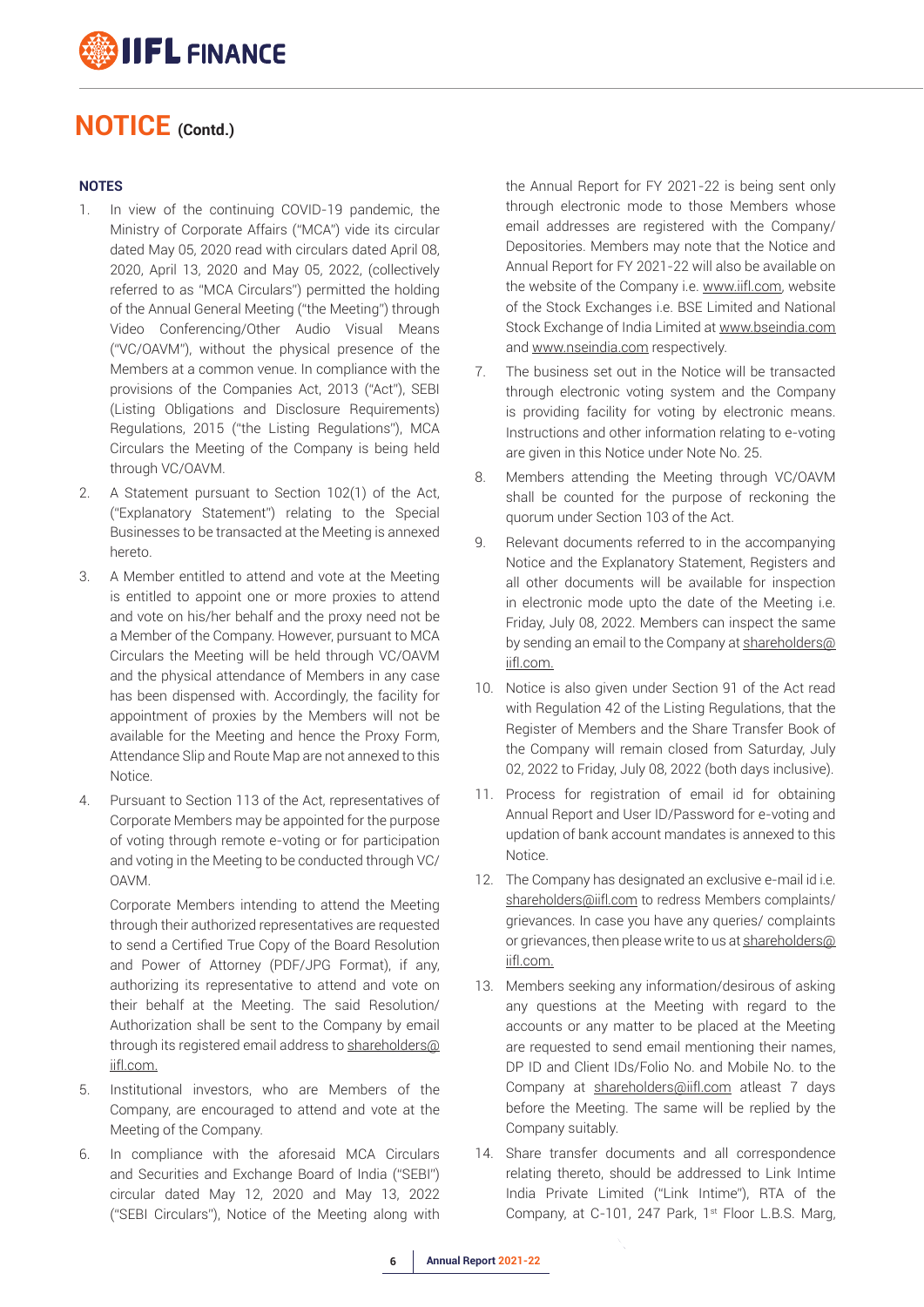Vikhroli (West), Mumbai - 400 083 or at their designated email id i.e. rnt.helpdesk@linkintime.co.in.

- 15. During the year 2021-22, the Company declared and paid an Interim Dividend of  $\bar{\tau}$  3.50 per equity share (i.e. 175.00% of face value of  $\bar{\tau}$  2 per share). The same shall be considered as final dividend.
- 16. Pursuant to Section 124 and 125 of the Act read with the Investor Education and Protection Fund Authority (Accounting, Audit, Transfer and Refund) Rules, 2016 ("IEPF Rules"), dividends/interest and principal on Non-Convertible Debentures ("NCDs"), if not claimed for a period of 7 years from the date of transfer to Unpaid Dividend Account of the Company, are liable to be transferred to the Investor Education and Protection Fund ("IEPF"). Further, shares in respect of such dividends which have not been claimed for a period of 7 consecutive years are also liable to be transferred to the demat account of the IEPF Authority.

The Company accordingly transferred  $\bar{\tau}$  8,14,002/on November 16, 2021. The Company has also transferred 1,277 shares to IEPF in accordance with the above provisions. Further, during FY 2021-22, the Company has transferred the unclaimed interest and principal amount on NCDs of  $\bar{\tau}$  32,97,909/- to the IEPF on a periodical basis.

 The Members, who have not encashed the dividend warrants, are requested to claim the amount from the IEPF Authority.

- 17. Members are requested to note that, dividends if not encashed for a period of 7 years from the date of transfer to Unpaid Dividend Account of the Company, are liable to be transferred to IEPF. Accordingly, Members who have not encashed their dividend after the unclaimed/unpaid dividend is transferred to IEPF can claim the same by making an online application in the prescribed Form IEPF-5 available on the website i.e. www.iepf.gov.in and send a physical copy of the Form IEPF-5 to the Company along with complete set of documents enumerated in the Form IEPF-5.
- 18. To prevent fraudulent transactions, Members are advised to exercise due diligence and notify the Company of any change in address or demise of any Member as soon as possible. Members are also advised not to leave their demat account(s) dormant for long. Periodic statement of holdings should be obtained from the concerned DP and holdings should be verified.
- 19. SEBI vide its notification dated January 24, 2022 has mandated that all request for transfer of securities including transmission and transposition request shall be processed only in dematerialized form. Accordingly,

Members are advised to dematerialize the shares held by them in physical form. Members can contact the Company or Link Intime for assistance in this regard.

- 20. SEBI vide its Circular No. SEBI/HO/MIRSD/ MIRSDRTAMB/P/CIR/2022/8 dated January 25, 2022 has mandated the listed companies to issue securities in dematerialized form only while processing service requests viz. Issue of duplicate securities certificate; claim from unclaimed suspense account; renewal/ exchange of securities certificate; endorsement; sub-division/splitting of securities certificate; consolidation of securities certificates/folios; transmission and transposition. Accordingly, Members are requested to submit a duly filled and signed Form ISR–4, the format of which is available on the website of the Company i.e. https://storage.googleapis.com/ iifl-finance-storage/files/2022-02/ISR-4.pdf and on the website of Link Intime. It may be noted that any service request can be processed only after the folio is KYC Compliant.
- 21. SEBI has recently mandated furnishing of Permanent Account Number (PAN), KYC details (i.e. Postal Address with pin code, email address, mobile number, bank account details) and nomination details by holders of securities. Effective from January 01, 2022, any service requests or complaints received from the Member will not be processed by RTA till the aforesaid details/documents are provided to RTA. On or after April 01, 2023, in case any of the above cited documents/details are not available in the Folio(s), RTA shall be constrained to freeze such Folio(s).
- 22. Members are requested to intimate changes, if any, pertaining to their name, postal address, telephone/ mobile numbers, PAN, mandates, nominations, power of attorney, to their DP in case the shares are held by them in dematerialized form and to Link Intime in case the shares are held by them in physical form.
- 23. Pursuant to Section 72 of the Act, Members are entitled to make a nomination in respect of shares held by them. Members desirous of making a nomination, pursuant to the Rule 19(1) of the Companies (Share Capital and Debentures) Rules, 2014 are requested to send their requests in Form No. SH-13, to the RTA of the Company. Further, Members desirous of cancelling/varying nomination are requested to send their requests in Form ISR-3 or Form No. SH-14 as the case may be, to the RTA of the Company. These forms will be made available on request, the format of which is available on the website of the Company i.e. https:// www.iifl.com/finance/investor-relations/contactcentre?redirect=menu-bar.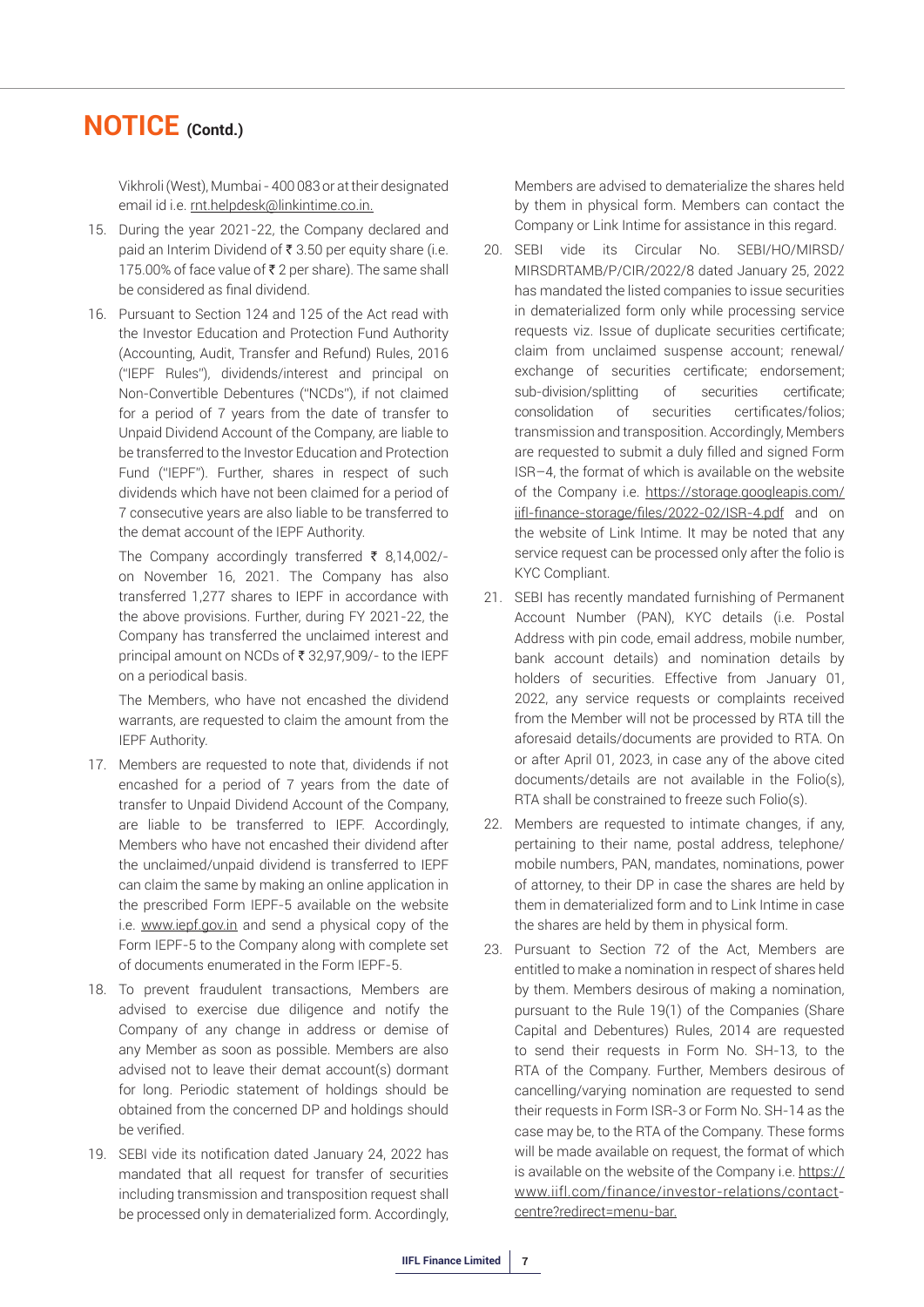# **IIFL FINANCE**

### **NOTICE (Contd.)**

- 24. Information of Directors seeking appointment/ re-appointment at the Meeting, as required under Regulation 36(3) of the Listing Regulations and Secretarial Standard 2 issued by the Institute of Company Secretaries of India, is annexed to the Notice as **Annexure A.**
- 25. Information and other instructions relating to e-voting are as under:
	- I. Pursuant to the provisions of Section 108 and other applicable provisions of the Act and Rule 20 of the Companies (Management and Administration) Rules, 2014, as amended and Regulation 44 of the Listing Regulations read with MCA Circulars and SEBI Circulars the Company is pleased to provide its Members facility to exercise their right to vote on resolutions proposed to be passed at the Meeting by electronic means.
	- II. The remote e-voting facility will be available during the following period:

 **Commencement of e-voting:** From 9:00 a.m. (IST) on Sunday, July 03, 2022

 **End of e-voting:** Up to 5:00 p.m. (IST) on Thursday, July 07, 2022.

 The remote e-voting will not be allowed beyond the aforesaid date and time and the e-voting module shall be disabled upon expiry of the aforesaid period.

- III. The Company has engaged the services of Link Intime to provide remote e-voting facility to the Members.
- IV. A person, whose name is recorded in the Register of Members or in the Register of Beneficial Owners maintained by the depositories as on the cut-off date i.e. Friday, July 01, 2022 only shall be entitled to avail the facility of e-voting.
- V. Voting rights shall be reckoned on the paid-up value of shares registered in the name of the Member/Beneficial Owner (in case of electronic shareholding) as on the cut-off date i.e. Friday, July 01, 2022. A person who is not a Member as on the cut-off date should treat this Notice for information purposes only.
- VI. Members who are holding shares in physical form or non-individual Members who acquire shares of the Company and becomes a Member of the Company after the Notice has been sent electronically by the Company, and holds shares as on the cut-off date i.e. Friday, July 01, 2022 may obtain the User ID and Password by sending request at rnt.helpdesk@linkintime.co.in.

However, if they are already registered with Link Intime for remote e-voting, then they can use their existing User ID and Password for casting the vote.

- VII. In case of individual Member holding securities in demat mode and who acquires shares of the Company after the Notice has been sent electronically by the Company, and holds shares as on the cut-off date i.e. Friday, July 01, 2022 may follow steps mentioned in the Notice of the AGM under "Information and other instructions relating to remote e-voting."
- VIII. In case of joint holders, the Member whose name appears as the first holder in the order of names as per the Register of Members of the Company will be entitled to vote at the Meeting.
- IX. The Board of Directors of the Company has appointed CS Nilesh Shah or failing him CS Mahesh Darji or failing him CS Hetal Shah of M/s. Nilesh Shah and Associates, a Practicing Company Secretary firm, Mumbai as scrutinizer to scrutinize the e-voting process in a fair and transparent manner.
- X. The Scrutinizer, after scrutinizing the votes, within two (2) working days from the conclusion of the Meeting; make a consolidated scrutinizer's report which shall be placed on the website of the Company i.e. www.iifl.com. The results shall simultaneously be communicated to the Stock Exchanges.
- XI. Subject to receipt of requisite number of votes, the resolutions shall be deemed to be passed on the date of the Meeting i.e. Friday, July 08, 2022.
- XII. **Information and other instructions relating to remote e-voting are as under:**

 Pursuant to SEBI Circular No. SEBI/HO/CFD/ CMD/CIR/P/2020/242 dated December 09, 2020 e-voting process has been enabled to all the individual demat account holders, by way of single login credential, through their demat accounts/ websites of Depositories/Depository Participants to increase the efficiency of the voting process. Individual demat account holders would be able to cast their vote without having to register again with the e-voting service provider ('ESP') thereby not only facilitating seamless authentication but also ease and convenience of participating in e-voting process. Members are advised to update their mobile number and e-mail id with their DPs to access e-voting facility.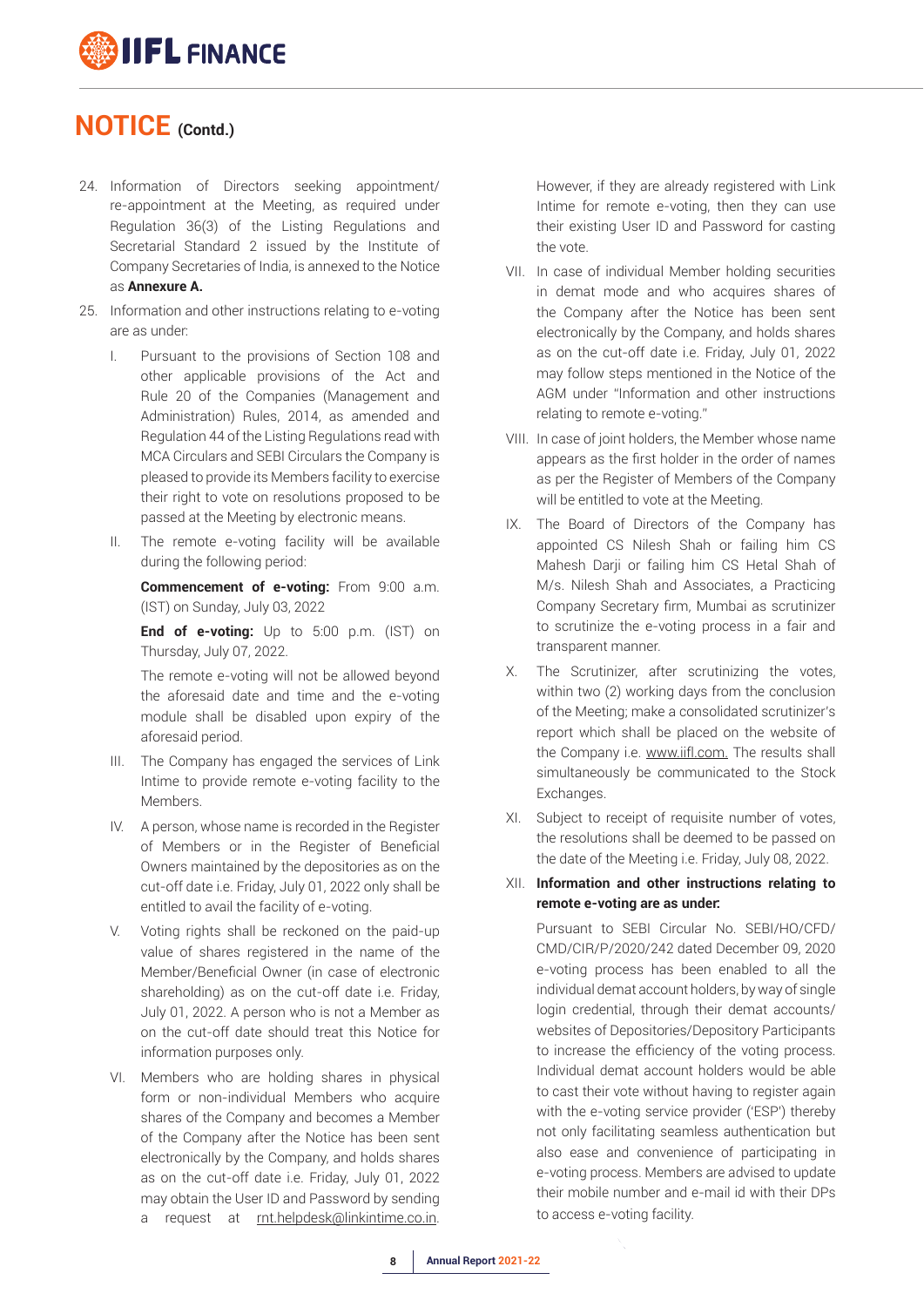| <b>Type of Members</b>                                                                                              | <b>Login Method</b>                                                                                                                                                                                                                                                                                                                                                                                                                                                                                                                                                                                                                                                                                                                                                                                                                                                                          |  |  |  |  |  |
|---------------------------------------------------------------------------------------------------------------------|----------------------------------------------------------------------------------------------------------------------------------------------------------------------------------------------------------------------------------------------------------------------------------------------------------------------------------------------------------------------------------------------------------------------------------------------------------------------------------------------------------------------------------------------------------------------------------------------------------------------------------------------------------------------------------------------------------------------------------------------------------------------------------------------------------------------------------------------------------------------------------------------|--|--|--|--|--|
| holding $\bullet$<br><b>Individual</b><br><b>Members</b><br>securities in demat mode with<br><b>NSDL</b>            | If you are already registered for NSDL IDeAS facility, please visit the e-Services<br>website of NSDL. Open web browser by typing the following URL: https://eservices.<br>nsdl.com either on a personal computer or on a mobile. Once the home page of<br>e-Services is launched, click on the "Beneficial Owner" icon under "Login" which is<br>available under 'IDeAS' section. A new screen will open. You will have to enter your<br>User ID and Password.                                                                                                                                                                                                                                                                                                                                                                                                                              |  |  |  |  |  |
|                                                                                                                     | After successful authentication, you will be able to see e-voting services. Click on<br>$\bullet$<br>"Access to e-voting" under e-voting services and you will be able to see e-voting<br>page. Click on company name or e-voting service provider name and you will be re-<br>directed to e-voting service provider website for casting your vote during the remote<br>e-voting period or joining virtual Meeting & voting during the Meeting.                                                                                                                                                                                                                                                                                                                                                                                                                                              |  |  |  |  |  |
|                                                                                                                     | If the user is not registered for IDeAS e-Services, option to register is available at<br>$\bullet$<br>https://eservices.nsdl.com. Select "Register Online for IDeAS "Portal or click at<br>https://eservices.nsdl.com/SecureWeb/IdeasDirectReg.jsp.                                                                                                                                                                                                                                                                                                                                                                                                                                                                                                                                                                                                                                         |  |  |  |  |  |
|                                                                                                                     | Visit the e-voting website of NSDL. Open web browser by typing the following URL:<br>$\bullet$<br>https://www.evoting.nsdl.com/ either on a personal computer or on a mobile. Once<br>the home page of e-voting system is launched, click on the icon "Login" which is<br>available under 'Shareholder/Member' section. A new screen will open. You will have<br>to enter your User ID (i.e. your sixteen digit demat account number hold with NSDL),<br>Password/OTP and a Verification Code as shown on the screen. After successful<br>authentication, you will be redirected to NSDL Depository site wherein you can see<br>e-voting page. Click on company name or e-voting service provider name and you<br>will be redirected to e-voting service provider website for casting your vote during the<br>remote e-voting period or joining virtual Meeting & voting during the Meeting. |  |  |  |  |  |
| <b>Individual</b><br><b>Members</b><br>holding $\bullet$<br>securities in demat mode with<br><b>CDSL</b>            | Existing user of who have opted for Easi/Easiest, they can login through their User<br>ID and password. Option will be made available to reach e-voting page without any<br>further authentication. The URL for users to login to Easi/Easiest are https://web.<br>cdslindia.com/myeasi/home/login or www.cdslindia.com and click on New System<br>Myeasi.                                                                                                                                                                                                                                                                                                                                                                                                                                                                                                                                   |  |  |  |  |  |
|                                                                                                                     | After successful login of Easi/Easiest the user will be also able to see the e-voting<br>$\bullet$<br>Menu. The Menu will have links of e-voting service provider i.e. NSDL, KARVY, LINK<br>INTIME, CDSL. Click on e-voting service provider name to cast your vote.                                                                                                                                                                                                                                                                                                                                                                                                                                                                                                                                                                                                                         |  |  |  |  |  |
|                                                                                                                     | If the user is not registered for Easi/Easiest, option to register is available at https://<br>$\bullet$<br>https://web.cdslindia.com/myeasi/Registration/EasiRegistration.                                                                                                                                                                                                                                                                                                                                                                                                                                                                                                                                                                                                                                                                                                                  |  |  |  |  |  |
|                                                                                                                     | Alternatively, the user can directly access e-voting page by providing demat account<br>$\bullet$<br>No. and PAN No. from a link in www.cdslindia.com home page. The system will<br>authenticate the user by sending OTP on registered Mobile & Email as recorded in<br>the demat account. After successful authentication, user will be provided links for the<br>respective ESP where the e-voting is in progress.                                                                                                                                                                                                                                                                                                                                                                                                                                                                         |  |  |  |  |  |
| Individual Shareholders (holding •<br>securities in demat mode) &<br>login through their depository<br>participants | You can also login using the login credentials of your demat account through your<br>Depository Participant registered with NSDL/CDSL for e-voting facility.<br>Once login, you will be able to see e-voting option. Once you click on e-voting option,<br>you will be redirected to NSDL/CDSL Depository site after successful authentication,<br>wherein you can see e-voting feature. Click on company name or e-voting service<br>provider name and you will be redirected to e-voting service provider website for<br>casting your vote during the remote e-voting period or joining virtual Meeting &<br>voting during the Meeting.                                                                                                                                                                                                                                                    |  |  |  |  |  |

Login method for Individual Members holding securities in demat mode/physical mode is given below: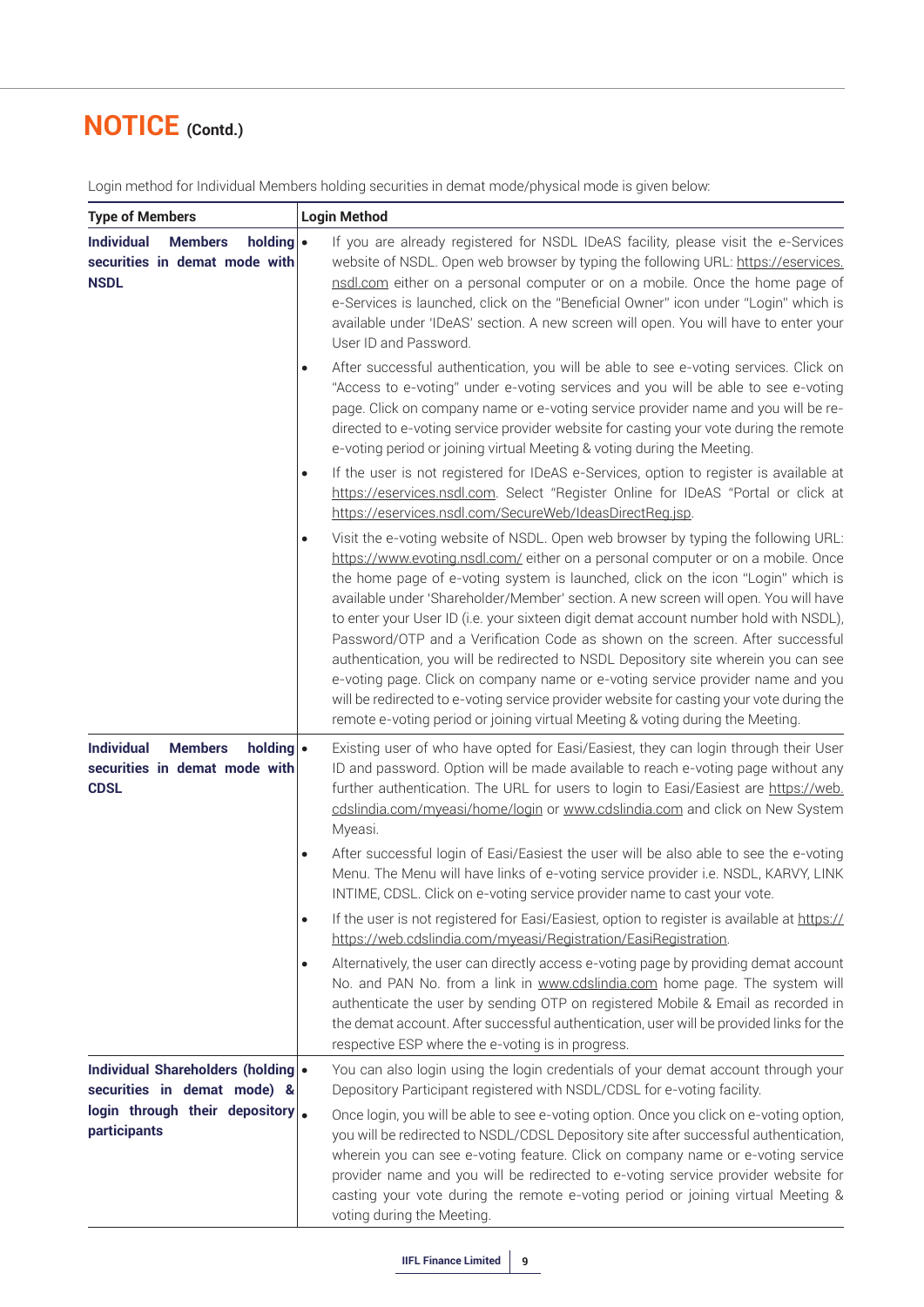

| Individual Shareholders holding 1.                                |    | Open the internet browser and launch the URL: https://instavote.linkintime.co.in                                                                                                                                                                   |
|-------------------------------------------------------------------|----|----------------------------------------------------------------------------------------------------------------------------------------------------------------------------------------------------------------------------------------------------|
| securities in Physical mode &<br>evoting service Provider is LINK |    | Click on "Sign Up" under 'SHARE HOLDER' tab and register with your following<br>details: -                                                                                                                                                         |
| <b>INTIME.</b>                                                    |    | User ID: Shareholders/ members holding shares in physical form shall provide<br>А.<br>Event No + Folio Number registered with the Company.                                                                                                         |
|                                                                   |    | PAN: Enter your 10-digit Permanent Account Number (PAN) (Members who<br><b>B.</b><br>have not updated their PAN with the Depository Participant (DP)/Company shall<br>use the sequence number provided to you, if applicable).                     |
|                                                                   |    | <b>DOB/DOI:</b> Enter the Date of Birth (DOB)/Date of Incorporation (DOI) (As recorded<br>C.<br>with your DP/Company - in DD/MM/YYYY format).                                                                                                      |
|                                                                   |    | Bank Account Number. Enter your Bank Account Number (last four digits), as<br>D.<br>recorded with your DP/Company.                                                                                                                                 |
|                                                                   |    | Shareholders/members holding shares in <b>physical form</b> but have not recorded<br>$\bullet$<br>'C' and 'D', shall provide their Folio number in 'D' above.                                                                                      |
|                                                                   | ▶  | Set the password of your choice (The password should contain minimum 8<br>characters, at least one special Character (@!#\$&*), at least one numeral, at least<br>one alphabet and at least one capital letter).                                   |
|                                                                   | ▶  | Click "confirm" (Your password is now generated).                                                                                                                                                                                                  |
|                                                                   | 2. | Click on 'Login' under 'SHARE HOLDER' tab.                                                                                                                                                                                                         |
|                                                                   | 3. | Enter your User ID, Password and Image Verification (CAPTCHA) Code and click on<br>'Submit'.                                                                                                                                                       |
|                                                                   | 4. | After successful login, you will be able to see the notification for e-voting. Select<br>'View' icon.                                                                                                                                              |
|                                                                   | 5. | E-voting page will appear.                                                                                                                                                                                                                         |
|                                                                   | 6. | Refer the Resolution description and cast your vote by selecting your desired option<br>'Favour/Against' (If you wish to view the entire Resolution details, click on the 'View<br>Resolution' file link).                                         |
|                                                                   | 7. | After selecting the desired option i.e. Favour/Against, click on 'Submit'. A confirmation<br>box will be displayed. If you wish to confirm your vote, click on "Yes', else to change<br>your vote, click on 'No' and accordingly modify your vote. |

#### **Institutional shareholders:**

Institutional shareholders (i.e. other than Individuals, HUF, NRI etc.) and Custodians are required to log on the e-voting system of Link Intime at https://instavote.linkintime.co.in and register themselves as **'Custodian/Mutual Fund/ Corporate Body'.** They are also required to upload a scanned certified true copy of the board resolution/authority letter/ power of attorney etc. together with attested specimen signature of the duly authorized representative(s) in PDF format in the **'Custodian/Mutual Fund/Corporate Body'** login for the Scrutinizer to verify the same.

#### **Individual Members holding securities in Physical mode & e-voting service provider is LINK INTIME, have forgotten the password:**

• Click on **'Login**' under **'SHARE HOLDER'** tab and further Click **'forgot password?'**

- **Enter User ID, select Mode** and Enter Image Verification (CAPTCHA) Code and Click on **'Submit'**.
- In case shareholders/members is having valid email address, Password will be sent to his/her registered e-mail address.
- Shareholders/members can set the password of his/her choice by providing the information about the particulars of the Security Question and Answer, PAN, DOB/DOI, Bank Account Number (last four digits) etc. as mentioned above.
- The password should contain minimum 8 characters, at least one special character (@!#\$&\*), at least one numeral, at least one alphabet and at least one capital letter.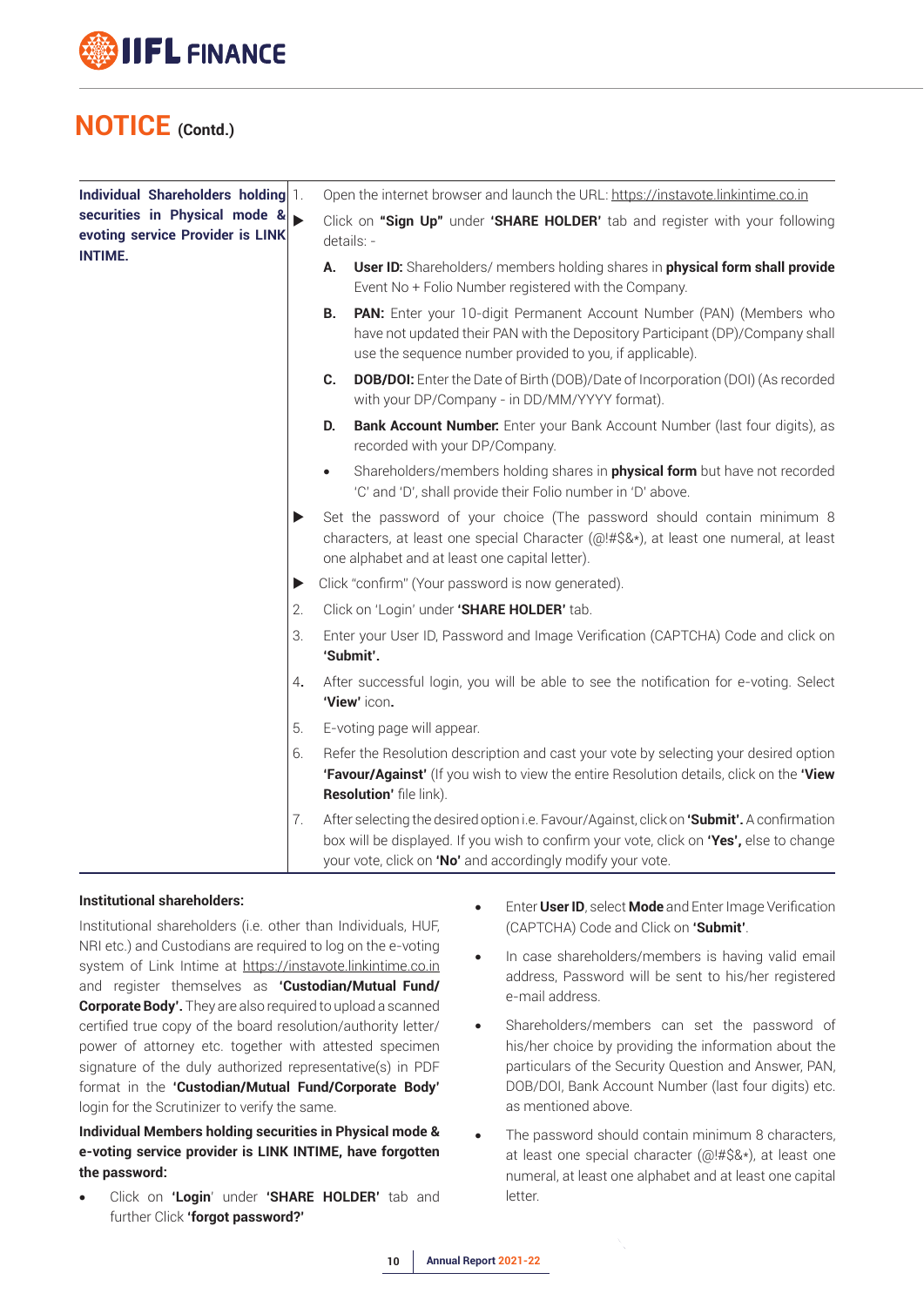#### **Individual Shareholders holding securities in demat mode with NSDL/CDSL have forgotten the password:**

- Shareholders/members who are unable to retrieve User ID/Password are advised to use Forget User ID and Forget Password option available at abovementioned depository/depository participant's website.
- It is strongly recommended not to share your password with any other person and take utmost care to keep your password confidential.
- For shareholders/members holding shares in physical form, the details can be used only for voting on the resolutions contained in this Notice.
- During the voting period, shareholders/members can login any number of time till they have voted on the resolution(s) for a particular "Event".

#### **Helpdesk for Individual Shareholders holding securities in Demat mode:**

In case shareholders/members holding securities in Demat mode have any technical issues related to login through Depository i.e. NSDL/CDSL, they may contact the respective helpdesk given below:

| Login type                  | <b>Helpdesk details</b>             |  |  |  |  |  |  |  |
|-----------------------------|-------------------------------------|--|--|--|--|--|--|--|
| <b>Individual</b>           | Members facing any technical        |  |  |  |  |  |  |  |
| <b>Shareholders holding</b> | issue in login can contact NSDL     |  |  |  |  |  |  |  |
| securities in Demat         | helpdesk by sending a request at    |  |  |  |  |  |  |  |
| mode with NSDL              | evoting@nsdl.co.in or call at toll  |  |  |  |  |  |  |  |
|                             | free no.: 1800 1020 990 and 1800 22 |  |  |  |  |  |  |  |
|                             | 44 30                               |  |  |  |  |  |  |  |
| <b>Individual</b>           | Members facing any technical        |  |  |  |  |  |  |  |
| <b>Shareholders holding</b> | issue in login can contact CDSL     |  |  |  |  |  |  |  |
| securities in Demat         | helpdesk by sending a request       |  |  |  |  |  |  |  |
| mode with CDSL              | helpdesk.evoting@cdslindia.<br>аt   |  |  |  |  |  |  |  |
|                             | com or contact at 022-23058738 or   |  |  |  |  |  |  |  |
|                             | 22-23058542-43.                     |  |  |  |  |  |  |  |

**Helpdesk for Individual Shareholders holding securities in physical mode/Institutional shareholders & e-Voting service Provider is LINK INTIME.**

In case shareholders/members holding securities in physical mode/Institutional shareholders have any queries regarding e-voting, they may refer the **Frequently Asked Questions ('FAQs')** and **InstaVote e-Voting manual** available at https://instavote.linkintime.co.in, under **Help** section or send an email to enotices@linkintime.co.in or contact on 022–4918 6000.

#### **XIII. Process and manner for attending the Annual General Meeting through InstaMeet: -**

Open the internet browser and launch the URL: https:// instameet.linkintime.co.in

- Select the **"Company"** and **'Event Date'** and register with your following details: -
- **A. Demat Account No. or Folio No:** Enter your 16 digit Demat Account No. or Folio No
- Shareholders/members holding shares in **CDSL demat account shall provide 16 Digit Beneficiary ID**
- Shareholders/members holding shares in **NSDL demat account shall provide 8 Character DP ID followed by 8 Digit Client ID**
- Shareholders/members holding shares in **physical form shall provide** Folio No. registered with the Company
- **B.** PAN: Enter your 10-digit PAN (Members who have not updated their PAN with the DP/Company shall use the sequence number provided to you, if applicable).
- **C. Mobile No.:** Enter your mobile number.
- **D.** Email ID: Enter your email id, as recorded with your DP/Company.
- Click "Go to Meeting" (You are now registered for InstaMeet and your attendance is marked for the Meeting).

Please refer the instructions (annexure) for the software requirements and kindly ensure to install the same on the device which would be used to attend the Meeting. Please read the instructions carefully and participate in the Meeting. You may also call upon the InstaMeet Support Desk for any support on the dedicated number provided to you in the instruction/InstaMeet website.

The Members can join the Meeting in the VC/OAVM mode 15 minutes before and after the scheduled time of the commencement of the Meeting by following the procedure mentioned in the Notice.

#### **Instructions for Shareholders/Members to Speak during the Meeting through InstaMeet:**

- 1. Members who would like to speak during the meeting must register their request up to Monday, July 04, 2022 (5:00 p.m. IST) with the company on the shareholders@ iifl.com.
- 2. Members will get confirmation on first cum first basis.
- 3. Members will receive "speaking serial number" once they mark attendance for the meeting.
- 4. Other Members may ask questions to the panellist, via active chat-board during the meeting.
- 5. Please remember speaking serial number and start your conversation with panellist by switching on video mode and audio of your device.

 Members are requested to speak only when moderator of the meeting/management will announce the name and serial number for speaking.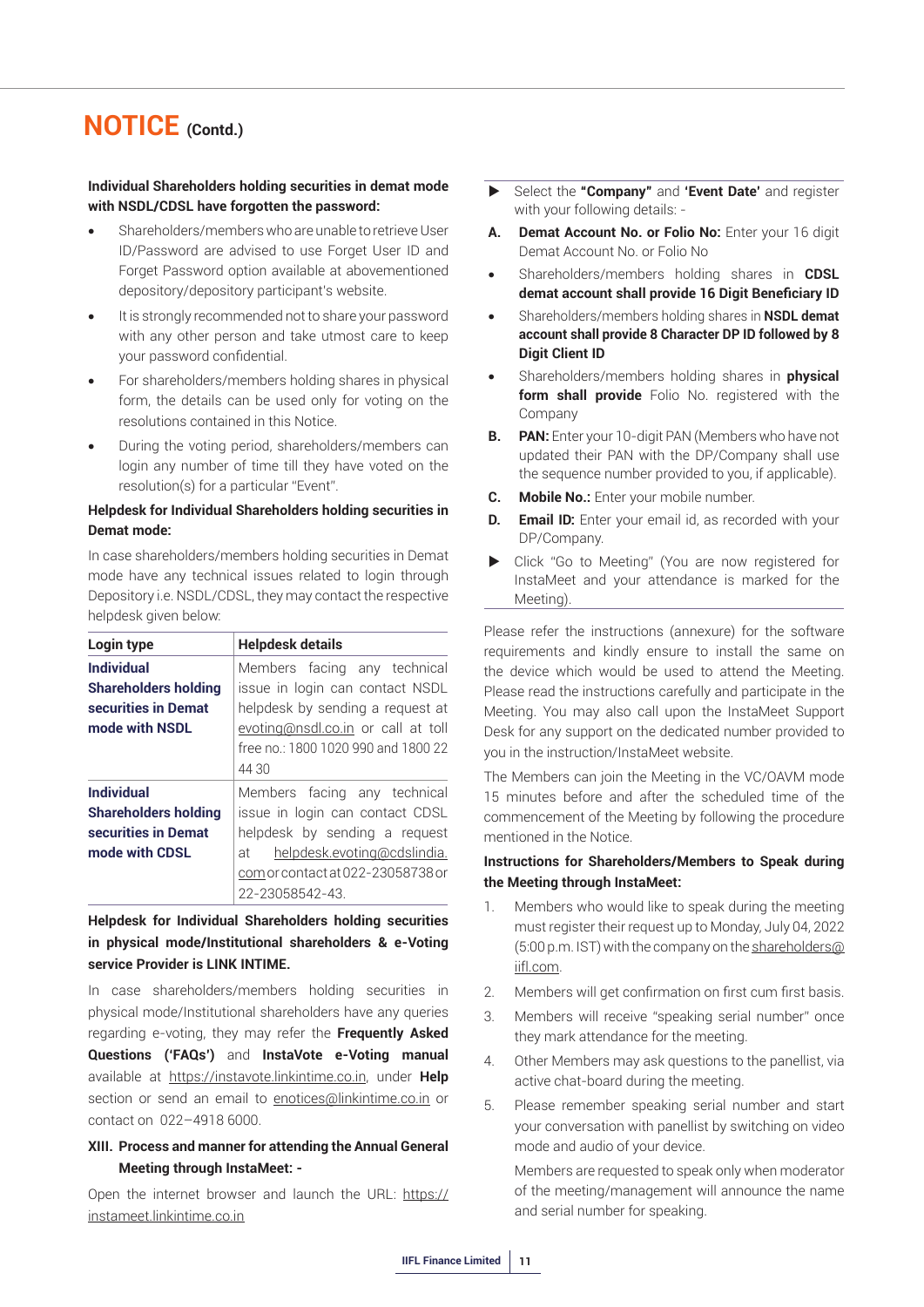#### **Instructions for Shareholders/Members to vote during the Meeting through InstaMeet:**

Once the electronic voting is activated by the scrutinizer/ moderator during the Meeting, Members who have not exercised their vote through the remote e-voting can cast the vote as under:

- 1. On the Shareholders VC page, click on the link for e-voting "Cast your vote".
- 2. Enter your 16 digit Demat Account No. / Folio No. and OTP (received on the registered mobile number/ registered email id) received during registration for InstaMeet and click on 'Submit'.
- 3. After successful login, you will see "Resolution Description" and against the same the option "Favour/ Against" for voting.
- 4. Cast your vote by selecting appropriate option i.e. "Favour/Against" as desired. Enter the number of shares (which represents no. of votes) as on the cutoff date under 'Favour/Against'.
- 5. After selecting the appropriate option i.e. Favour/ Against as desired and you have decided to vote, click on "Save". A confirmation box will be displayed. If you wish to confirm your vote, click on "Confirm", else to change your vote, click on "Back" and accordingly modify your vote.
- 6. Once you confirm your vote on the resolution, you will not be allowed to modify or change your vote subsequently.

Note: Members, who will be present at the Meeting through InstaMeet facility and have not casted their vote on the resolutions through remote e-voting and are otherwise not barred from doing so, shall be eligible to vote through e-voting facility during the Meeting. Members who have voted through remote e-voting prior to the Meeting will be eligible to attend/participate in the Meeting through InstaMeet. However, they will not be eligible to vote again during the Meeting.

Members are encouraged to join the Meeting through Tablets/Laptops connected through broadband for better experience.

Members are required to use Internet with a good speed (preferably 2 MBPS download stream) to avoid any disturbance during the meeting.

Please note that Members connecting from Mobile Devices or Tablets or through Laptops connecting via Mobile Hotspot may experience Audio/Visual loss due to fluctuation in their network. It is therefore recommended to use stable Wi-Fi or LAN connection to mitigate any kind of aforesaid glitches.

In case Members have any queries regarding login/ e-voting,

they may send an email to instameet@linkintime.co.in or contact on 022-49186175.

For a smooth experience of viewing the Meeting proceedings of Link Intime through InstaMeet, Members who are registered as speakers for the event are requested to download and install the Webex application in advance by following the instructions as under:

a) Please download and install the Webex application by clicking on the link https://www.webex.com/ downloads.html/

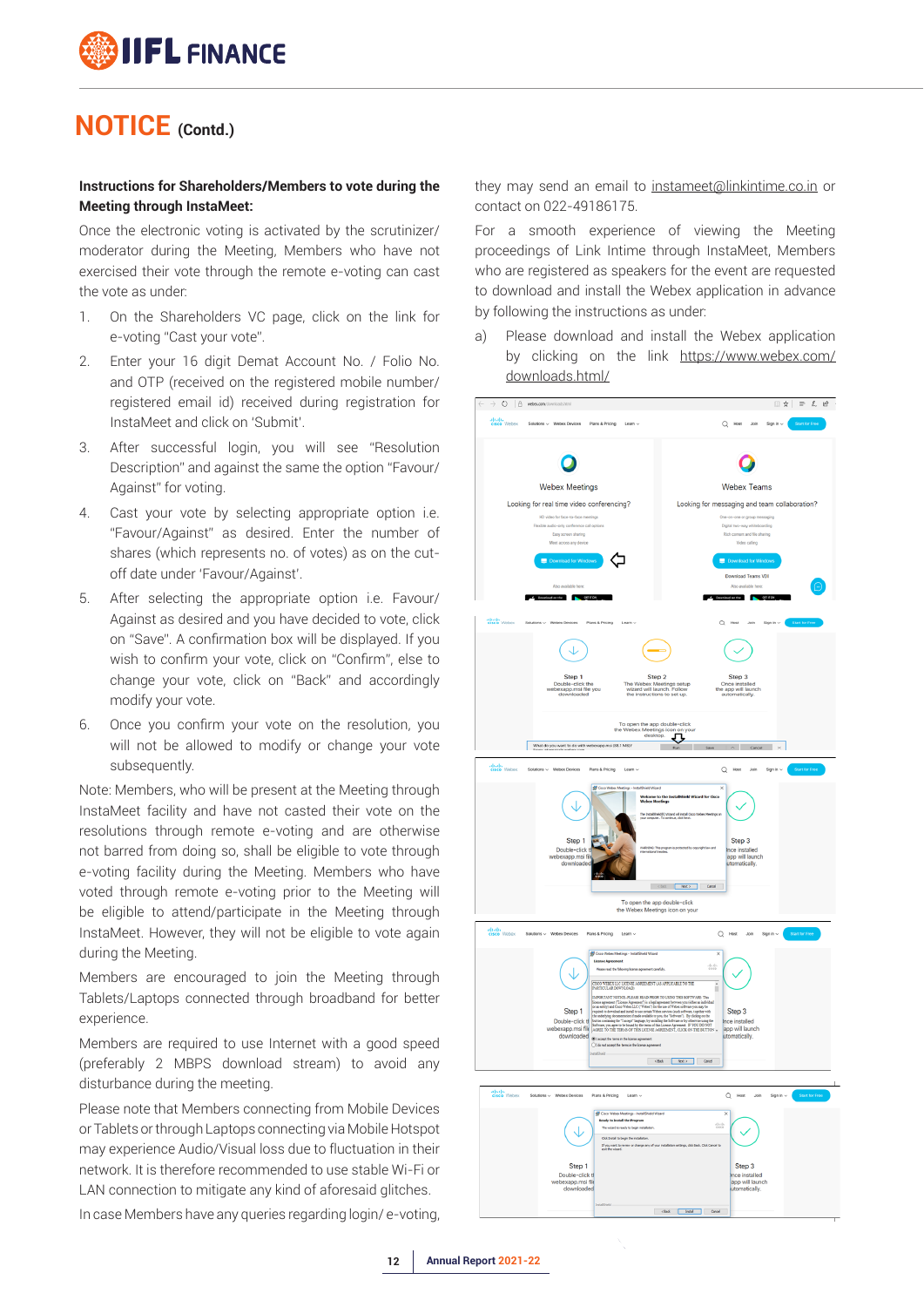or

b) If you do not want to download and install the Webex application, you may join the meeting by following the process mentioned as under:

| Step 1 | Enter your First Name, Last Name and Email<br>ID and click on Join Now.                                                                                                    |
|--------|----------------------------------------------------------------------------------------------------------------------------------------------------------------------------|
| 1(A)   | If you have already installed the Webex<br>application on your device, join the meeting<br>by clicking on Join Now.                                                        |
| 1(B)   | If Webex application is not installed, a new<br>page will appear giving you an option to either<br>Add Webex to chrome or Run a temporary<br>application.                  |
|        | Click on Run a temporary application, an exe<br>file will be downloaded. Click on this exe file<br>to run the application and join the meeting by<br>clicking on Join Now. |

| aludi.<br>cisco Webex                                                                               |                                                                                                   |
|-----------------------------------------------------------------------------------------------------|---------------------------------------------------------------------------------------------------|
| Event Information:                                                                                  | $\overline{\mathbf{c}}$<br><b>English : Mumbai Time</b>                                           |
| <b>Event status:</b><br>Date and time:                                                              | Join Event Now                                                                                    |
| <b>Duration:</b>                                                                                    | You cannot join the event now because it has not started.<br>First name:                          |
| Description:                                                                                        | <b>Mention your First</b><br>Last name:<br>name, Last name and<br>email address<br>Email address: |
| By joining this event, you are accepting the Cisco Webex Terms of Service and Privacy<br>Statement. | Event password:<br><b>ANNAH</b>                                                                   |
|                                                                                                     | - Join by browser NEW                                                                             |
|                                                                                                     | If you are the host, start your event.<br>$\sim$                                                  |

In case Members have any queries regarding login, they may send an e-mail to instameet@linkintime.co.in or contact on 022-49186175.

#### **INSTRUCTIONS FOR MEMBERS FOR REGISTRATION OF E-MAIL ADDRESS AND BANK DETAILS ARE AS FOLLOWS:**

#### **i. Temporary Registration for Demat shareholders:**

The Members of the Company holding Equity Shares of the Company in Demat Form and who have not registered their e-mail addresses may temporarily get their e-mail addresses registered with Link Intime by clicking the link: https://linkintime.co.in/emailreg/ email\_register.html in their website www.linkintime. co.in at the Investor Services tab by choosing the E mail Registration heading and follow the registration process as guided therein. The Members are requested to provide details such as Name, DP ID, Client ID/ PAN, mobile number and e-mail id. In case of any query, a Member may send an e-mail to Link Intime at rnt.helpdesk@linkintime.co.in.

**On submission of the Shareholders details an OTP will be received by the Shareholder which needs to be entered in the link for verification.**

#### **ii. Permanent Registration for Demat Shareholders:**

It is clarified that for permanent registration of e-mail address, the Members are requested to register their e-mail address, in respect of demat holdings with the respective DP by following the procedure prescribed by the DP.

#### **iii. Registration of email id for Shareholders holding physical shares:**

 The Members of the Company holding equity shares of the Company in physical form and who have not registered their e-mail addresses may get their e-mail addresses registered with Link Intime, by clicking the link: https://linkintime.co.in/emailreg/email\_register.html in their website www.linkintime.co.in at the Investor Services tab by choosing the E-mail/Bank Registration heading and follow the registration process as guided therein. The Members are requested to provide details such as Name, Folio No., Certificate No., PAN, mobile number and e-mail id and also upload the image of share certificate in PDF or JPEG format (upto 1 MB). In case of any query, a Member may send an e-mail to Link Intime at rnt.helpdesk@linkintime.co.in.

 **On submission of the Shareholders details an OTP will be received by the Shareholder which needs to be entered in the link for verification.**

#### **iv. Registration of Bank Details for Physical Shareholders:**

 The Members of the Company holding equity shares of the Company in physical form and who have not registered their bank details can get the same registered with Link Intime, by clicking the link: https:// linkintime.co.in/emailreg/email\_register.html in their website www.linkintime.co.in at the Investor Services tab by choosing the E-mail/Bank Registration heading and follow the registration process as guided therein. The Members are requested to provide details such as Name, Folio No., Certificate No., PAN, email id along with the copy of the cheque leaf with the first named Member name imprinted in the face of the cheque leaf containing bank name and branch, type of account, bank account number, MICR details and IFSC code in PDF or JPEG format. In case of any query, a Member may send an email to Link Intime at rnt.helpdesk@ linkintime.co.in.

**On submission of the Shareholders details an OTP will be received by the Shareholder which needs to be entered in the link for verification.**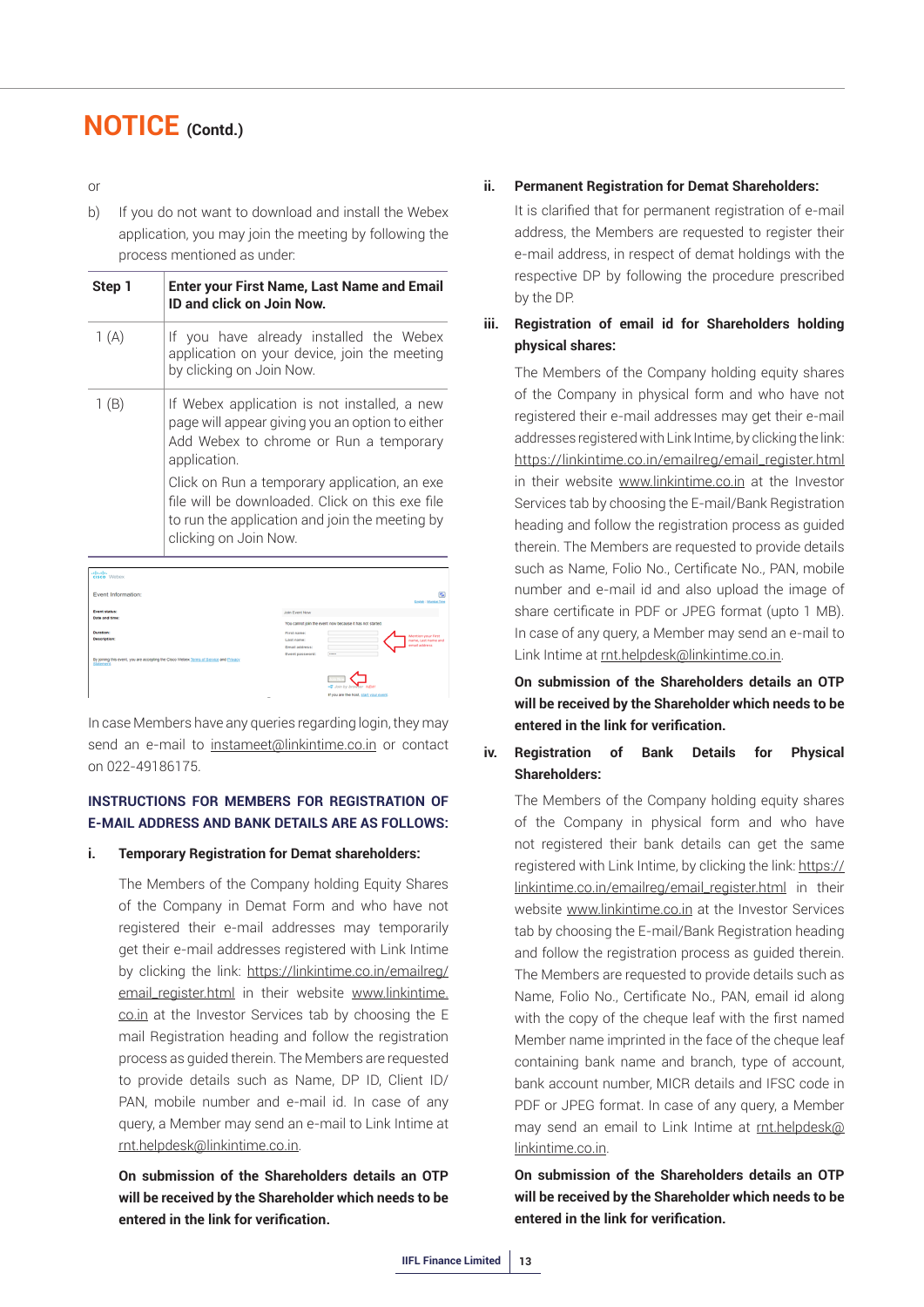#### **EXPLANATORY STATEMENT PURSUANT TO SECTION 102(1) OF THE COMPANIES ACT, 2013 SETTING OUT MATERIAL FACTS IN RESPECT OF SPECIAL BUSINESS TO BE TRANSACTED AT THE ANNUAL GENERAL MEETING**

#### **Item No. 3**

The Members of the Company, at the Annual General Meeting held on June 30, 2021, passed a Special Resolution authorizing the Board of Directors of the Company to offer or invite subscription for Non-Convertible Debentures ("NCDs"), in one or more series/tranches for an amount of upto  $\bar{\tau}$  100,000 Million. The said resolution was valid and effective for one year.

Pursuant to Section 42 of the Companies Act, 2013 ("the Act"), read with the Rules framed thereunder, a Company offering or making an invitation to subscribe to NCDs on a private placement basis is required to obtain the prior approval of the Members by way of Special Resolution. Such an approval can be obtained once a year for all the offers and invitations made for such NCDs during the year.

The Company is registered as a Non-Banking Financial Company with the Reserve Bank of India and the lending book of the Company consists of diversified products, customer segments, geographies and varying tenors (Short Term and Long Term). In order to meet the business requirements, the Company has been using various resources raising options inter alia Commercial Paper, Bank Term Loan/Over Drafts, Public Issues and Private Placement of NCDs, etc.

In view of the above and considering the nature of business of the Company, the approval of the Members is being sought by way of a Special Resolution under Section 42 and 71 of the Act read with the Rules made thereunder, to enable the Company to offer or invite subscriptions of NCDs on a private placement basis, in one or more series/tranches to eligible persons for limit upto  $\bar{\tau}$  100,000 Million during the period of one year from the date of passing of the resolution at Item No. 3, within the overall borrowing limits of the Company, as approved by the Members from time to time.

The Board accordingly recommends the Special Resolution set out at Item No. 3 of the Notice for approval of the **Memhers** 

None of the Directors/Key Managerial Personnel of the Company/their relatives is, in any way, concerned or interested, financially or otherwise, in the resolution set out at Item No. 3 of the Notice.

#### **Item No. 4**

As recommended and approved by the Nomination and Remuneration Committee ("NRC") and the Board of Directors, the Members had at its 24<sup>th</sup> Annual General Meeting held on September 30, 2019 approved the appointment of Mr. Nirmal Jain as Whole-time Director of

the Company for a period of 5 years w.e.f. April 23, 2020 till April 22, 2025. Further, Mr. Nirmal Jain was also acting as Chairman of the Board.

As a measure of good corporate governance practice, the Board of Directors of the Company decided to separate the positions of the Chairman and Managing Director; with Chairman being a Non-Executive Director. Accordingly, Mr. Arun Kumar Purwar was appointed as the Chairman of the Company w.e.f. April 01, 2022.

Mr. Purwar has been on the Board of the Company since 2008 and has vast experience and impeccable track record and he Serves as Chairman of Eroute Technologies Private Limited, a fintech Co. He also works as an Independent Director in Companies across diverse sectors like power, telecom, steel, engineering consultancy, pharma and financial services. He also acts as an advisor to Mizuho Securities, Japan. He was Chairman of the State Bank of India ("SBI") from 2002 to 2006 and Chairman of the Indian Bank Association during 2005 to 2006. He has previously held positions such as Managing Director of State Bank of Patiala and has been associated in the setting up of SBI Life. Post his retirement from SBI, he was associated with a leading industry house in setting up the first healthcare focused private equity fund as well as a non-banking finance company focused on funding real estate projects as well as educational institutions. He has won a number of awards including the CEO of the year award from the Institute of Technology and Management (2004), "Outstanding Achiever of the Year" award from the Indian Banks' Association (2004) and "Finance Man of the Year" Award by the Bombay Management Association in 2006.

Mr. Nirmal Jain ceased to be the Chairman of the Company w.e.f. April 01, 2022. The NRC and the Board of Directors of the Company, at their meetings held on March 23, 2022, recommended/approved, respectively, the appointment of Mr. Nirmal Jain, as Managing Director, w.e.f. April 01, 2022 for a period of 5 years, subject to approval of the Members.

Mr. Nirmal Jain has played a key role and steered IIFL Group to one of the India's leading financial services group. He has led the Company through financial turmoil, regulatory upheaval and stiff competition. Under his leadership, IIFL group has been recognized as India's most trusted financial services brand. Mr. Nirmal Jain has piloted the Company successfully during these challenging times caused by multiple waves of COVID-19 pandemic.

The Board proposes to seek approval of the Members of the Company, approving the below terms and conditions for compensation of Mr. Nirmal Jain as Managing Director:

a) Basic salary of  $\bar{\tau}$  6 Million per month subject to change as may be proposed by the NRC/Board from time to time.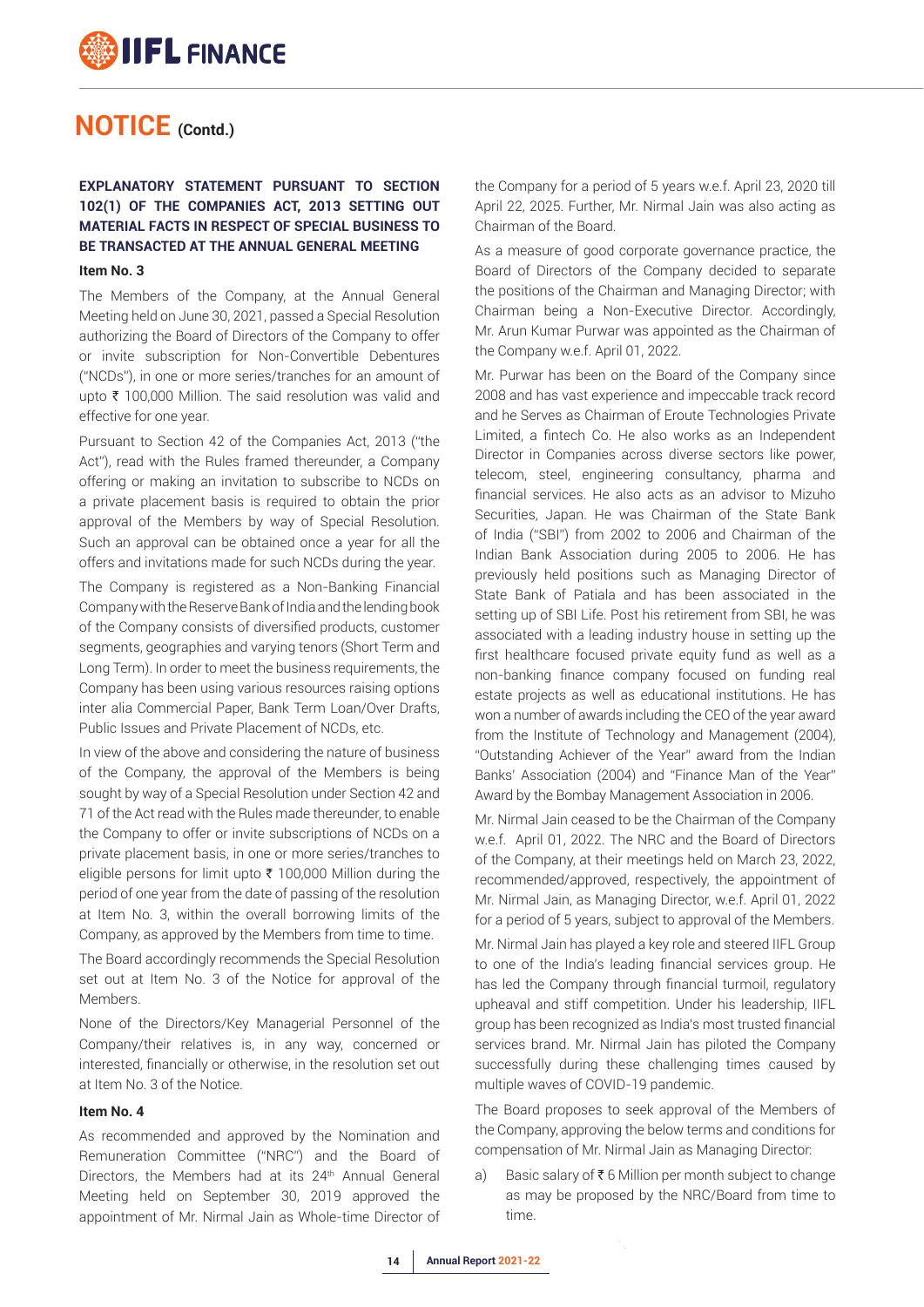- b) Housing/HRA: He shall be entitled to a Company provided house or house rent allowance of 20% of basic salary if house owned by him but furnished by the Company or house rent allowance of 50% of basic salary if house owned and furnished by himself.
- c) Leave Travel: Expenses for him and his family, once in a year subject to a maximum of one month's basic salary.
- d) Other benefits: In addition to the above, he will be entitled to claim reimbursement of expenses on account of residence telephones, two cars, business promotion, entertainment, professional development and traveling, full re-imbursement of the education expenses of his children and other incidental expenses incurred in the normal course of the Company's business, full medical expenses incurred for self and his family, including premium for medical insurance or any other benefit as approved by the NRC. Other benefits will be subject to a maximum of  $\bar{\tau}$  2.50 Million per month.
- e) Increment: Board/NRC can determine the remuneration on an annual basis subject to increment not exceeding 25% p.a. of basic salary, allowances and perquisites.
- f) Commission: He shall be paid commission as permissible under the Companies Act, 2013 ("the Act") and as determined by the Board/NRC from time to time. In addition, he will be eligible for contribution to provident funds, gratuity and superannuation and leave encashment as per the rules of the Company.
- g) Other terms: He shall not be paid any sitting fees or any other salary for attending Meetings of the Board of Directors or Committees thereof.

In case of absence or inadequacy of profit in any financial year, the aforesaid remuneration and perquisites shall be paid to Mr. Nirmal Jain as minimum remuneration, subject to provisions of the Act.

h) Termination of Employment:

This employment shall be deemed to be terminated on the occurrence of death, on expiration of tenure, permanent disability or on resignation, the notice period will be as per the Company's Policy.

In the event of termination for any of the reasons specified above, he or his Nominee(s) shall be entitled to receive as a lump sum severance payment, a sum equal to 5 times the annual salary including allowances and perquisites

The terms and conditions of the said appointment may be altered and varied from time to time by the Board/NRC as it may, in its discretion, deem fit.

The overall remuneration payable every year to Mr. Nirmal Jain is subject to the conditions that the total remuneration shall be within the permissible limits under Section 197 and Schedule V of the Act or any statutory modification(s) or re-enactment(s) thereof.

Mr. Nirmal Jain is not disqualified from being appointed as Director of the Company in terms of Section 164 of the Act and has given his consent to act as a Managing Director of the Company and satisfies the criteria of 'fit and proper' as prescribed by the Reserve Bank of India vide Master Direction No. DNBR.PD.008/03.10.119/2016-17 dated September 01, 2016, as amended. Mr. Nirmal Jain is not debarred from holding the office of Director pursuant to any order issued by the Securities and Exchange Board of India or any other authority.

The necessary documents relating to his appointment shall be open for inspection by the Members in electronic mode. Members can inspect the same by sending an email to the Company at shareholders@iifl.com.

The Board accordingly recommends the Ordinary Resolution set out at Item No. 4 of the Notice for approval of the Members.

Except Mr. Nirmal Jain and his relatives, none of the other Directors and Key Managerial Personnel of the Company and their respective relatives are in any way concerned or interested, financially or otherwise, in the resolution set out at Item No. 4.

The other details of Mr. Nirmal Jain in terms of Regulation 36(3) of the Listing Regulations and Secretarial Standard 2 are annexed as **Annexure A** to this Notice.

#### **Item No. 5**

As recommended and approved by the Nomination and Remuneration Committee ("NRC") and the Board of Directors, the Members had at its 24<sup>th</sup> Annual General Meeting held on September 30, 2019 approved the appointment of Mr. R Venkataraman as Managing Director of the Company for a period of 5 years w.e.f. April 23, 2020 till April 22, 2025.

The NRC and the Board of Directors of the Company, at their meeting held on March 23, 2022 recommended/approved, respectively, change in designation of Mr. R Venkataraman from Managing Director to Joint Managing Director w.e.f. April 01, 2022 upto the remaining tenure i.e. April 22, 2025, subject to the approval of the Members.

Mr. R Venkataraman is also a Managing Director of IIFL Securities Limited ("IIFL Securities") an IIFL Group Company. He is drawing his entire remuneration from IIFL Securities and not drawing any remuneration from the Company.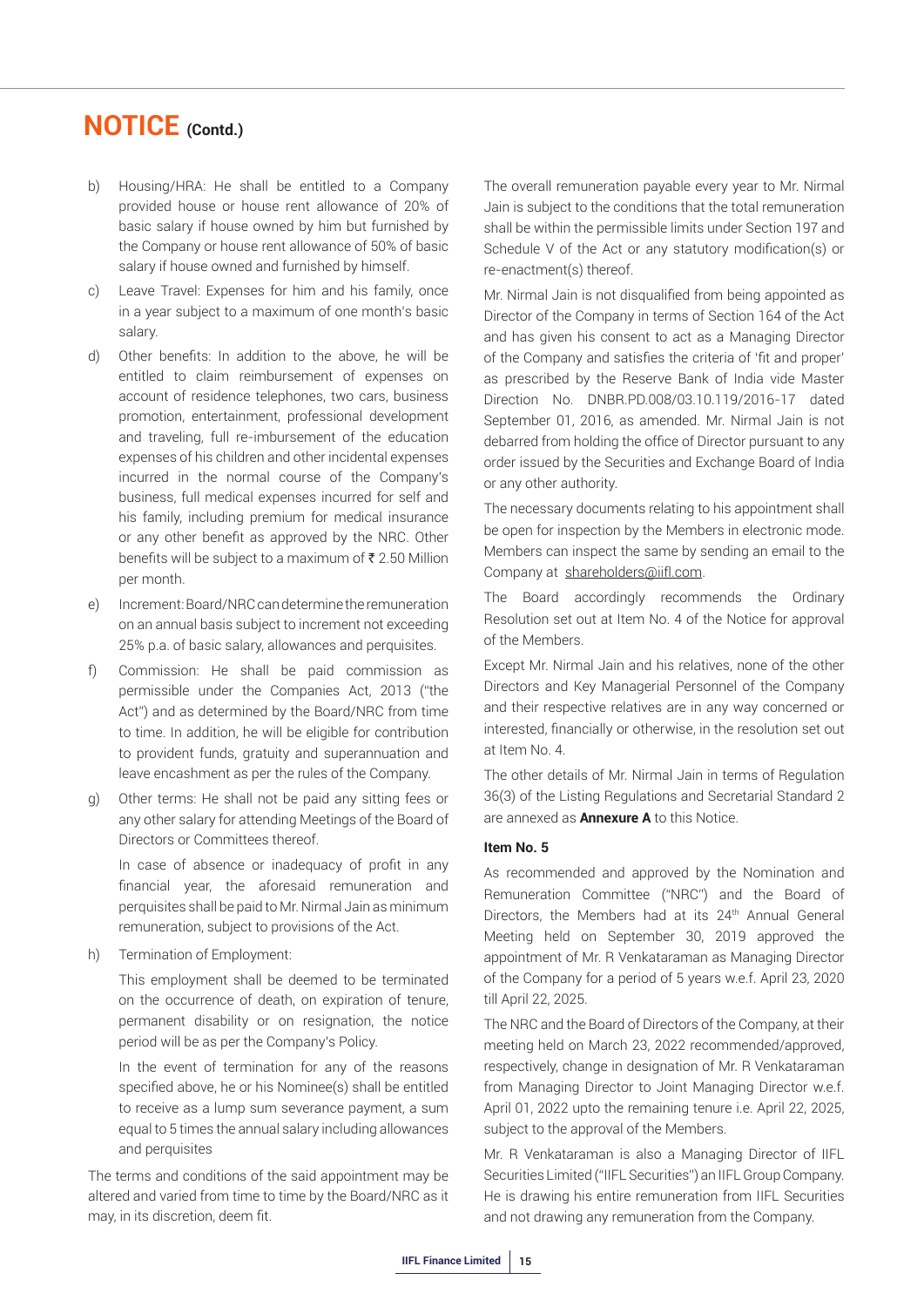The Board proposes to seek approval of the Members of the Company, approving the below terms and conditions:

- a) Remuneration: Nil
- b) Other terms:

 He shall not be paid any sitting fees or any other salary for attending Meetings of the Board of Directors or Committees thereof.

c) Termination of Employment:

 This employment shall be deemed to be terminated on the occurrence of death, on expiration of tenure, permanent disability or on resignation, the notice period will be as per the Company's Policy.

The terms and conditions of the said appointment may be altered and varied from time to time by the Board/NRC as it may, in its discretion, deem fit.

Mr. R Venkataraman is not disqualified from being appointed as Director of the Company in terms of Section 164 of the Act and has given his consent to act as a Joint Managing Director of the Company and satisfies the criteria of 'fit and proper' as prescribed by the Reserve Bank of India vide Master Direction No. DNBR.PD.008/03.10.119/2016- 17 dated September 01, 2016, as amended. Mr. R Venkataraman is not debarred from holding the office of Director pursuant to any order issued by the Securities and Exchange Board of India or any other authority.

The necessary documents relating to his appointment shall be open for inspection by the Members in electronic mode. Members can inspect the same by sending an email to the Company at shareholders@iifl.com

The Board accordingly recommends the Ordinary Resolution set out at Item No. 5 of the Notice for approval of the Members.

Except Mr. R Venkataraman and his relatives, none of the other Directors and Key Managerial Personnel of the Company and their respective relatives are in any way concerned or interested, financially or otherwise, in the resolution set out at Item No. 5.

The other details of Mr. R Venkataraman in terms of Regulation 36(3) of the Listing Regulations and Secretarial Standard 2 are **Annexure A** to this Notice.

#### **Item Nos. 6, 7, 8, 9 & 10**

Pursuant to Regulation 23 of the SEBI (Listing Obligations and Disclosure Requirements) Regulations, 2015 as amended ("Listing Regulations") requires Members approval by means of an ordinary resolution for all material related party transactions, including transactions that are in the ordinary course of business of the concerned company.

A transaction with a related party shall be considered material under the Listing Regulations, if the transaction(s) in a contract to be entered into individually or taken together

with previous transactions during a financial year, exceeds ₹ 1,000 Crore or 10% of the annual consolidated turnover of the Company as per the last audited financial statements whichever is lower, or any other materiality threshold prescribed by any other applicable law.

The annual consolidated turnover of the Company for FY 2021-22 is  $\overline{\epsilon}$  70,062.79 Million. Accordingly, any transaction(s) by the Company with its related party exceeding ₹7,006.28 Million (10% of the Company's annual consolidated turnover) shall be considered as material transaction and hence, the prior approval of the Members will be required for the same.

A transaction pertaining to payments made to a related party with respect to brand usage or royalty shall be considered material if the transaction(s) to be entered into individually or taken together with previous transactions during a financial year, exceed the limit as stipulated under Regulation 23 of the Listing Regulations.

The Company is one of the leading non-banking financial companies (NBFC), primarily engaged in the business of financing of the Gold loans, Business loans to MSMEs, Construction and real estate financing and capital market financing. Accordingly, the lending book of the Company consists of diversified products, customer segments, geographies and varying tenors (Short Term and Long Term). Considering the nature of business and operations of the Company, the Company enters into various Related Party Transactions in the ordinary course of business.

As per Regulation 23 of the Listing Regulations, approval of the Members is sought for approval of the arrangements/ transactions/contracts undertaken whether by way of continuation/extension/renewal/modification/ratification of earlier arrangements/ transactions/contracts.

The Company proposes to obtain approval of its Members for giving approval to the Board for carrying out and/ or continuing with the following arrangements and transactions with above mentioned related parties:

- i. Assignment/Securitisation;
- ii. Availing premises on rental basis;
- iii. Share broker arrangement;
- iv. Purchase or sale of investment;
- v. Inter-Corporate Deposits;
- vi. Arrangement of allocation/reimbursement of all expenses to/from.
- vii. Any other transactions

The above stated transactions with related parties fall within the purview of the Listing Regulations and all these transactions in aggregate, are material related party transactions under the Listing Regulations. These transactions are in the ordinary course of business and on an arm's length basis.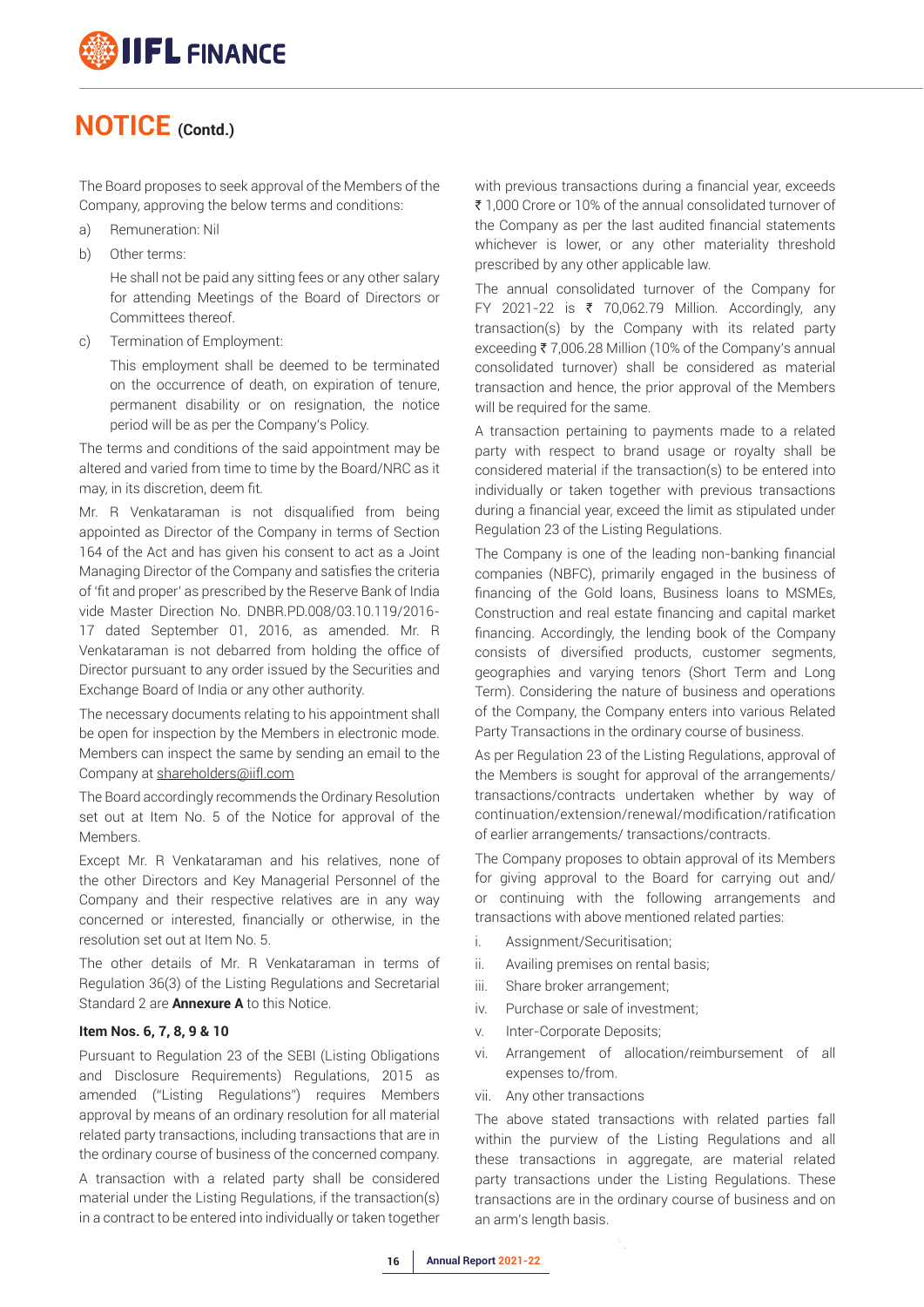|                  | Sr. No.   Name of the Related Party                | <b>Nature of Concern or Interest</b>                                                                                                                                                                                                                                                                                                                                                                                                                                            |
|------------------|----------------------------------------------------|---------------------------------------------------------------------------------------------------------------------------------------------------------------------------------------------------------------------------------------------------------------------------------------------------------------------------------------------------------------------------------------------------------------------------------------------------------------------------------|
| $\mathbb{1}$ .   | Microfinance<br>known<br>Samasta<br>as<br>Limited) | IIFL Samasta Finance Limited (formerly   IIFL Samasta Finance Limited (formerly known as Samasta Microfinance<br>Limited) is a material subsidiary of IIFL Finance Limited.                                                                                                                                                                                                                                                                                                     |
| 2.               | <b>IIFL Facilities Services Limited</b>            | IIFL Facilities Services Limited is a material subsidiary of IIFL Securities<br>Limited. Mr. R Venkataraman is a Managing Director of IIFL Securities<br>Limited. Mr. Nirmal Jain and Mr. R Venkataraman are the Promoters of<br>IIFL Securities Limited and holds along with their relatives & persons<br>acting in concert 9,51,43,214 equity shares i.e. 31.30% in IIFL Securities<br>Limited.                                                                               |
| 3.               | IIFL Management Services Limited                   | Mr. R Venkataraman is a Non-Executive Director of IIFL Management<br>Services Limited. IIFL Management Services Limited is a subsidiary of<br>IIFL Securities Limited. Mr. R Venkataraman is a Managing Director of<br>IIFL Securities Limited. Mr. Nirmal Jain and Mr. R Venkataraman are the<br>Promoters of IIFL Securities Limited and holds along with their relatives<br>& persons acting in concert 9,51,43,214 equity shares i.e. 31.30% in IIFL<br>Securities Limited. |
| $\overline{4}$ . | <b>IIFL Securities Limited</b>                     | Mr. R Venkataraman is the Managing Director of IIFL Securities Limited.<br>Mr. Nirmal Jain and Mr. R Venkataraman are the Promoters of IIFL<br>Securities Limited and holds along with their relatives & persons acting<br>in concert 9,51,43,214 equity shares i.e. 31.30% in IIFL Securities Limited.                                                                                                                                                                         |
| 5.               | 5Paisa Capital Limited                             | Mr. Nirmal Jain and Mr. R Venkataraman are the Promoters of 5Paisa<br>Capital Limited and holds along with their relatives & persons acting in<br>concert 88,10,698 equity shares i.e. 29.95% in 5Paisa Capital Limited.                                                                                                                                                                                                                                                        |

With respect to the above matter, the Members are requested to note following disclosures of Interest:

The details required as under the Listing Regulations and SEBI Circular No. SEBI/HO/CFD/CMD1/CIR/P/2021/662 dated November 22, 2021 in connection with the Material Related Party Transactions is attached in **Annexure B**.

The Board accordingly recommends the ordinary resolutions set out at Item Nos. 6, 7, 8, 9 & 10 of this Notice for approval of the Members.

Except the above Directors and their relatives, none of the Directors/Key Managerial Personnel/their relatives are, in any way, concerned or interested, financially or otherwise in the Ordinary Resolutions set out at Item Nos. 6, 7, 8, 9 & 10, respectively.

#### **By Order of the Board of Directors For IIFL Finance Limited**

#### **Sneha Patwardhan**

**Registered Office:** IIFL House, Sun Infotech Park, Road No. 16V, Plot No. B-23, Thane Industrial Area, Wagle Estate, Thane- 400604 CIN: L67100MH1995PLC093797 E-mail: shareholders@iifl.com Telephone No.: (91-22) 4103 5000

Dated: June 09, 2022 **Company Secretary** Place: Mumbai ACS - 23266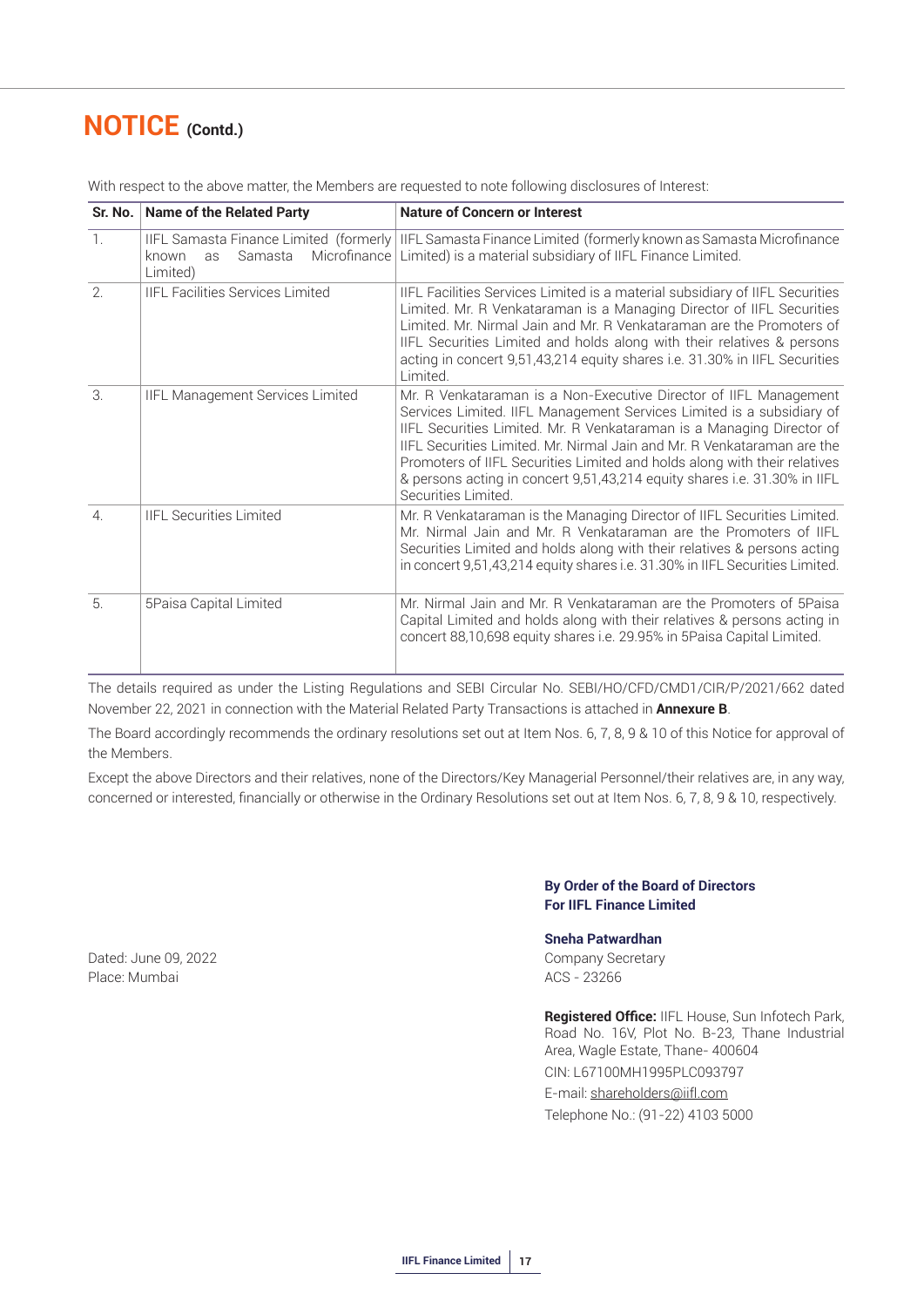

## **ANNEXURE 'A' TO THE NOTICE**

#### **Information as required under Regulation 36(3) of SEBI (Listing Obligations and Disclosure Requirements) Regulations, 2015 and Secretarial Standard-2 on General Meetings is given hereunder:**

| <b>Name</b>                                                                    | Mr. Nirmal Jain                                                                                                                                        | Mr. R Venkataraman                                                                                                                                                                                               | <b>Mr. Chandran Ratnaswami</b>                                                                                                                                                                                                                                                                                                                                                            |  |  |
|--------------------------------------------------------------------------------|--------------------------------------------------------------------------------------------------------------------------------------------------------|------------------------------------------------------------------------------------------------------------------------------------------------------------------------------------------------------------------|-------------------------------------------------------------------------------------------------------------------------------------------------------------------------------------------------------------------------------------------------------------------------------------------------------------------------------------------------------------------------------------------|--|--|
| Date of birth/age                                                              | 11/12/1966 (55 years)                                                                                                                                  | 27/07/1967 (54 years)                                                                                                                                                                                            | 11/05/1949 (73 years)                                                                                                                                                                                                                                                                                                                                                                     |  |  |
| <b>Nationality</b>                                                             | Indian                                                                                                                                                 | Indian                                                                                                                                                                                                           | Canadian                                                                                                                                                                                                                                                                                                                                                                                  |  |  |
| <b>Date of first</b><br>appointment on<br>the board                            | 18/10/1995                                                                                                                                             | 05/07/1999                                                                                                                                                                                                       | 15/05/2012                                                                                                                                                                                                                                                                                                                                                                                |  |  |
| <b>Shareholding in the </b> $4,77,19,154$<br><b>Company</b>                    |                                                                                                                                                        | 1,09,84,432                                                                                                                                                                                                      | Nil                                                                                                                                                                                                                                                                                                                                                                                       |  |  |
| (As on March 31,<br>2022) (including<br>beneficial<br>ownership)               |                                                                                                                                                        |                                                                                                                                                                                                                  |                                                                                                                                                                                                                                                                                                                                                                                           |  |  |
| <b>Board meetings</b><br>attended during<br>the Financial Year<br>2021-22      | 7                                                                                                                                                      | 7                                                                                                                                                                                                                | 6                                                                                                                                                                                                                                                                                                                                                                                         |  |  |
| <b>Experience in</b><br>specific functional<br>area                            | Investment<br>Banking,<br>Equity Research, Strategic<br>Management,<br>Accounting<br>and Finance.                                                      | Investment Banking, Equity Research,<br>Strategic Management, Accounting<br>and Finance.                                                                                                                         | Investment Management                                                                                                                                                                                                                                                                                                                                                                     |  |  |
| <b>Qualification(s)</b>                                                        | 1. Post Graduate Diploma<br>in Management<br>from Indian Institute<br>of Management,<br>Ahmedabad.<br>2. Chartered Accountant.<br>3. Cost Accountant.  | 1. B. Tech (Electronics and Electrical<br>Communications Engineering)<br>from IIT Kharagpur.<br>2. Post Graduate Diploma in<br>Management from IIM Bangalore.                                                    | 1. MBA from University of<br>Toronto.<br>2. Bachelor of Civil engineering<br>from IIT Madras                                                                                                                                                                                                                                                                                              |  |  |
| Last drawn<br>remuneration                                                     | ₹ 86.72 Million                                                                                                                                        | Nil                                                                                                                                                                                                              | Nil                                                                                                                                                                                                                                                                                                                                                                                       |  |  |
| <b>Sitting Fees and</b><br>commission                                          | Nil                                                                                                                                                    | Nil                                                                                                                                                                                                              | Nil                                                                                                                                                                                                                                                                                                                                                                                       |  |  |
| <b>Relationship with</b><br>other directors and<br>key managerial<br>personnel | Not related to any Director/<br>Key Managerial Personnel                                                                                               | Not related to any<br>Director/Key<br>Managerial Personnel                                                                                                                                                       | Not related to any Director/Key<br>Managerial Personnel                                                                                                                                                                                                                                                                                                                                   |  |  |
| Directorship in<br>other companies<br>(As on March 31,<br>2022)                | 1. IIFL Home Finance<br>Limited<br>2. IIFL Wealth Management<br>Limited<br>3. MNJ Consultants Private<br>Limited<br>4. Pratham Education<br>Foundation | 1. IIFL Wealth Management Limited<br>2. IIFL Home Finance Limited<br>3. IIFL Securities Limited<br>4. IIFL Management Services Limited<br>5. IIFL Asset Management Limited<br>6. Orpheus Trading Private Limited | 1. Thomas Cook (India) Limited<br>2.Quess Corp Limited<br>3. National Commodities<br>Management Services Limited<br>4. Sanmar Engineering Services<br>Limited<br>5. Bangalore International Airport<br>Limited<br>6.Go Digit General Insurance<br>I imited<br>7. Chemplast Sanmar Limited<br>8. Fairbridge Capital Private<br>Limited<br>9.Go Digit Infoworks Services<br>Private Limited |  |  |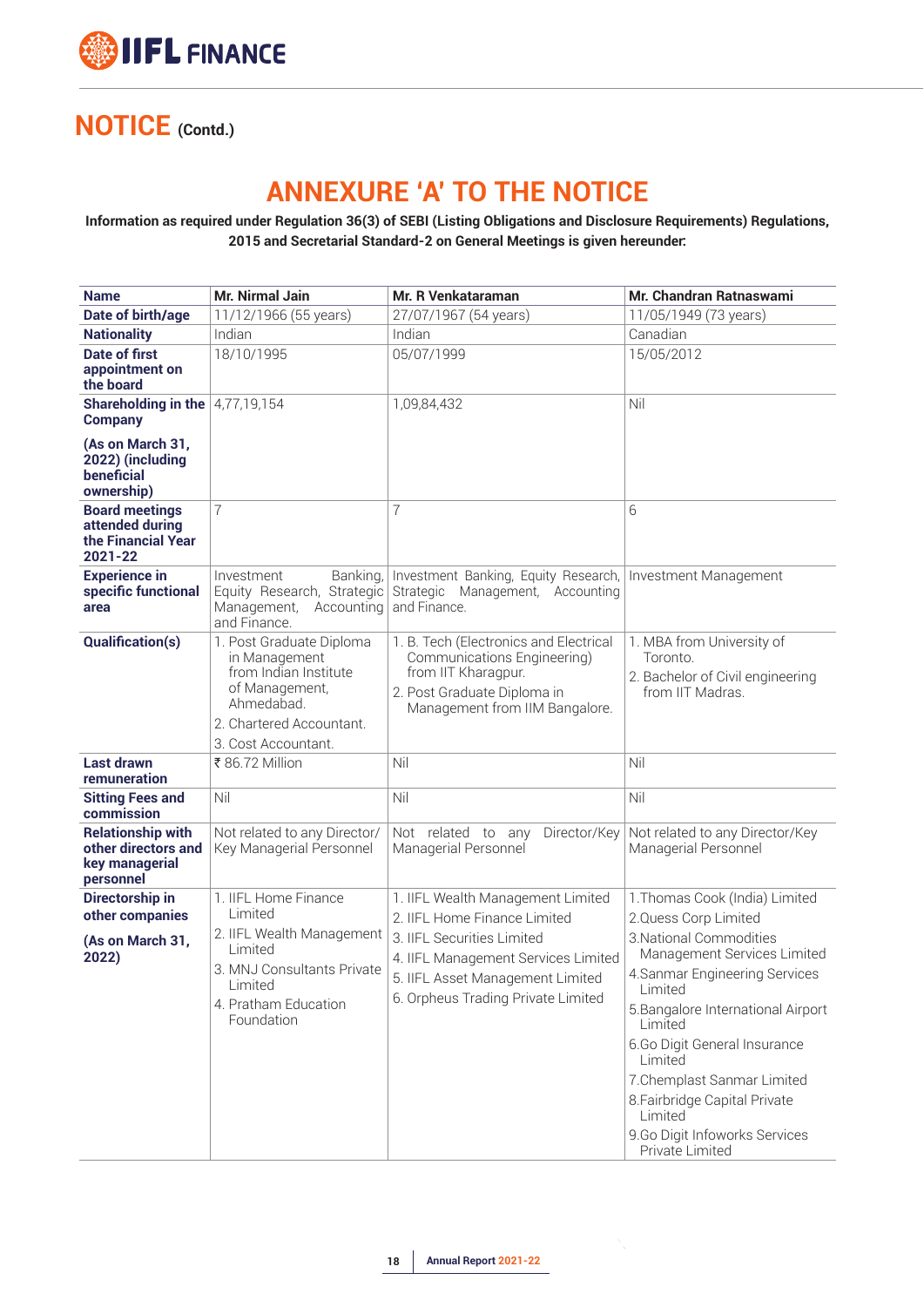| <b>Chairman/Member</b><br>in the committees<br>of the other<br>public companies<br>[includes only<br>audit committee<br>and stakeholders<br>relationship<br>committee] | Nil                                                                                                                                                                                                                                                                                                                                                                                                                                                                                                                                                                                                                                                                                                                                                                                                                                                                                                                                                      | <b>IIFL</b><br>Home<br>Finance<br>Limited<br><b>IIFL</b><br>Wealth<br>Man-                                                                                                                                                                                                                                                                                                                                                                                                                                                                                                                                                                                                                                                                                                                                                                                                                                                                                                                                         | Audit Com-<br>mittee<br>Stake-<br>holders<br>Relationship<br>Committee<br>Stake-<br>holders<br>Relationship | Member<br>Chairman<br>Chairman | Thomas<br>Cook (India)<br>Limited<br>Quess Corp<br>Limited<br>Go Digit<br>General<br>Insurance<br>Limited                                                                                                                                                                                                                                                                                                                                                                                                                                                                                                                                                                                                                                                                                                                                                                                                   | Audit<br>Committee<br>Audit<br>Committee<br>Audit<br>Committee            | Member<br>Member<br>Member                                      |
|------------------------------------------------------------------------------------------------------------------------------------------------------------------------|----------------------------------------------------------------------------------------------------------------------------------------------------------------------------------------------------------------------------------------------------------------------------------------------------------------------------------------------------------------------------------------------------------------------------------------------------------------------------------------------------------------------------------------------------------------------------------------------------------------------------------------------------------------------------------------------------------------------------------------------------------------------------------------------------------------------------------------------------------------------------------------------------------------------------------------------------------|--------------------------------------------------------------------------------------------------------------------------------------------------------------------------------------------------------------------------------------------------------------------------------------------------------------------------------------------------------------------------------------------------------------------------------------------------------------------------------------------------------------------------------------------------------------------------------------------------------------------------------------------------------------------------------------------------------------------------------------------------------------------------------------------------------------------------------------------------------------------------------------------------------------------------------------------------------------------------------------------------------------------|-------------------------------------------------------------------------------------------------------------|--------------------------------|-------------------------------------------------------------------------------------------------------------------------------------------------------------------------------------------------------------------------------------------------------------------------------------------------------------------------------------------------------------------------------------------------------------------------------------------------------------------------------------------------------------------------------------------------------------------------------------------------------------------------------------------------------------------------------------------------------------------------------------------------------------------------------------------------------------------------------------------------------------------------------------------------------------|---------------------------------------------------------------------------|-----------------------------------------------------------------|
| (As on March 31,<br>2022)                                                                                                                                              |                                                                                                                                                                                                                                                                                                                                                                                                                                                                                                                                                                                                                                                                                                                                                                                                                                                                                                                                                          | Limited                                                                                                                                                                                                                                                                                                                                                                                                                                                                                                                                                                                                                                                                                                                                                                                                                                                                                                                                                                                                            |                                                                                                             |                                |                                                                                                                                                                                                                                                                                                                                                                                                                                                                                                                                                                                                                                                                                                                                                                                                                                                                                                             |                                                                           |                                                                 |
| <b>Remuneration</b><br>sought to be paid<br><b>Brief profile</b>                                                                                                       | Refer Item No. 4 of the<br>explanatory statement<br>Mr. Nirmal Jain is the founder<br>and Managing Director of<br>the Company. He holds<br>a PGDM (Post Graduate<br>Diploma in Management)<br>from the Indian Institute<br>of<br>Management<br>$(IIM)$ ,<br>Ahmedabad<br>and<br>is<br>a<br>holder<br>rank<br>Chartered<br>Accountant and a Cost<br>He<br>started<br>Accountant.<br>his career in 1989 with<br>Hindustan<br>Unilever<br>Limited. He founded IIFL<br>Group in 1995. It started<br>as an independent equity<br>research Company in India.<br>Over the last 26 years, he<br>has led the expansion of<br>the group, while remaining<br>focused<br>financial<br>on<br>services.<br><b>The</b><br>group<br>through four listed entities,<br>has leading presence in<br>India's wealth & asset<br>management,<br>consumer<br>lending, securities trading<br>& discount broking spaces.<br>With an impeccable track<br>record<br>of<br>governance | Committee<br>agement<br>Nil<br>Mr. R Venkataraman is the Co-<br>Promoter<br>Managing<br>and<br>Joint<br>Director of the Company. He<br>holds Post Graduate Diploma in<br>Management from Indian Institute<br>of Management (IIM), Bangalore and<br>Bachelor in Electronics and Electrical<br>Communications Engineering from IIT<br>Kharagpur. He joined the Company's<br>Board in July 1999. He has been<br>contributing<br>immensely<br>in<br>the<br>establishment of various businesses<br>and spearheading key initiatives of<br>the group over the past 23 years. He<br>previously held senior managerial<br>positions in ICICI Limited, including<br>Securities<br><b>ICICI</b><br>Limited,<br>their<br>investment banking joint venture with<br>J P Morgan of US and Barclays -<br>BZW. He worked as an Assistant Vice<br>President with G E Capital Services<br>India Limited in their private equity<br>division. He has a varied experience<br>of more than 30 years in the financial<br>service sector. |                                                                                                             |                                | Nil<br>Mr. Chandran Ratnaswami is<br>a<br>the Company. He is the Chief<br>Executive Officer and Director<br>of<br>Fairfax<br>Corporation, a Company listed<br>on the Toronto Stock Exchange<br>and is also a Managing Director<br>of Hamblin Watsa Investment<br>Counsel<br>owned investment management<br>Company of Fairfax Financial<br>Holdings Limited.<br>Mr<br>Ratnaswami<br>the Boards of, among others,<br>Chemplast<br>Quess Corp Limited, Bangalore<br>International Airport Limited,<br>National Commodities Management<br>Services Limited, Go Digit General<br>Insurance<br>Cook (India) Limited, Fairbridge<br>Capital Private Limited in India,<br>Zoomer Media, Fairfax India<br>Holdings Corporation in Canada,<br>Thai Reinsurance, Thailand and<br>Fairfirst Insurance Limited, Sri<br>Lanka. He holds a Bachelor's<br>degree in Civil Engineering from<br>IIT Madras, India and an MBA | Non-Executive Director of<br>India<br>Limited.<br>a<br>Sanmar<br>Limited. | Holdings<br>wholly<br>serves<br><b>on</b><br>Limited,<br>Thomas |
|                                                                                                                                                                        | and<br>growth, the group<br>has<br>attracted marquee<br>investors<br>and<br>won<br>accolades internationally.                                                                                                                                                                                                                                                                                                                                                                                                                                                                                                                                                                                                                                                                                                                                                                                                                                            |                                                                                                                                                                                                                                                                                                                                                                                                                                                                                                                                                                                                                                                                                                                                                                                                                                                                                                                                                                                                                    |                                                                                                             |                                | from the Rotman School of<br>Management,<br>Toronto, Canada.                                                                                                                                                                                                                                                                                                                                                                                                                                                                                                                                                                                                                                                                                                                                                                                                                                                | University                                                                | of                                                              |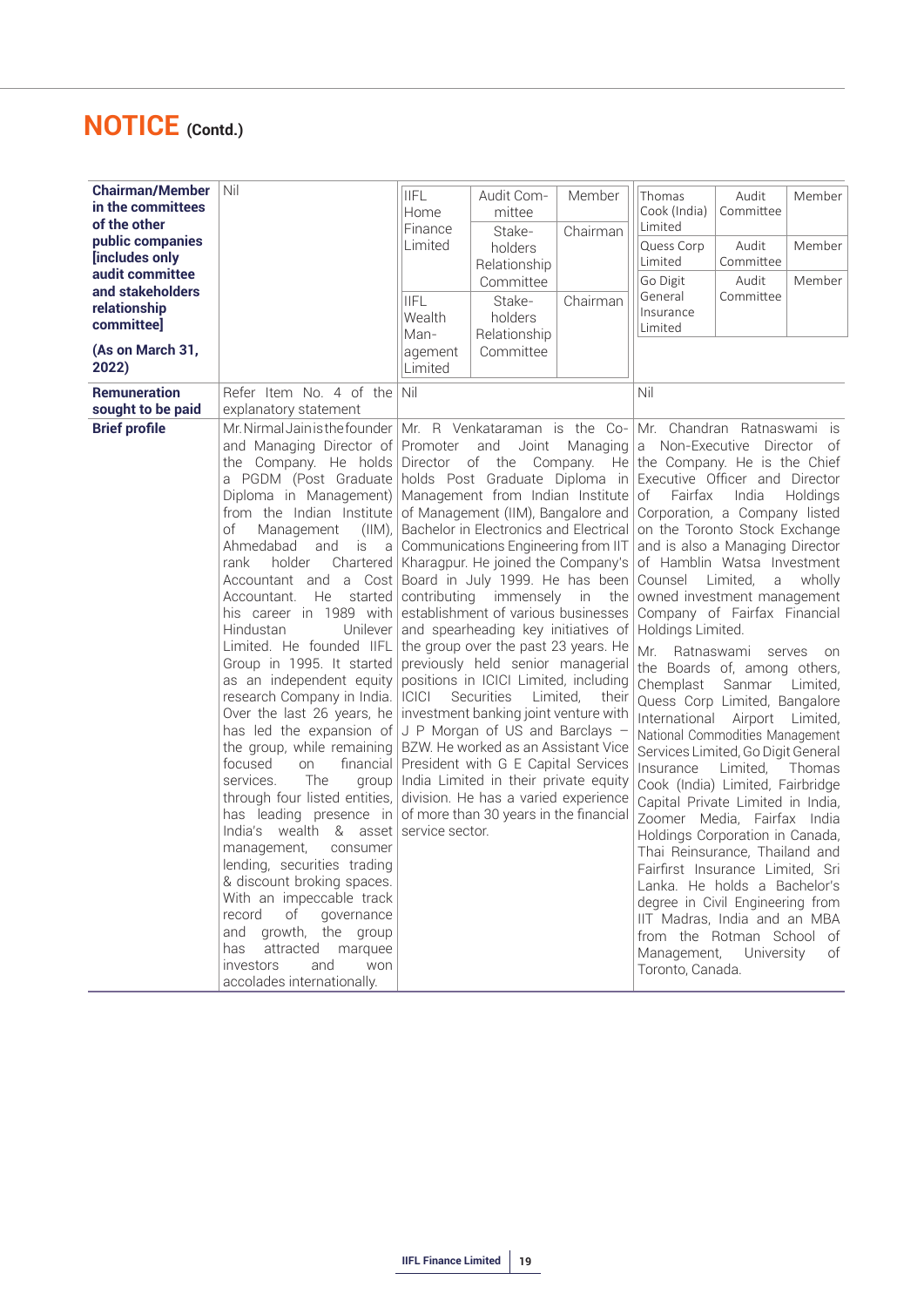

## **ANNEXURE 'B' TO THE NOTICE**

**The details required as under the Listing Regulations in connection with the Material Related Party Transactions are given below**

**(Pursuant to the Circular No. SEBI/HO/CFD/CMD1/CIR/P/2021/662 issued by the Securities and Exchange Board of India on November 22, 2021)**

| <b>Name of the Related Party</b>                                               | <b>Finance</b><br>Limited | <b>IIFL Samasta   IIFL Facilities</b><br><b>Services</b><br>Limited | <b>IIFL</b><br><b>Management</b><br><b>Services</b><br>Limited | Limited                | <b>IIFL Securities 5Paisa Capital</b><br>Limited |
|--------------------------------------------------------------------------------|---------------------------|---------------------------------------------------------------------|----------------------------------------------------------------|------------------------|--------------------------------------------------|
| <b>Nature of Relationship</b>                                                  | <b>Subsidiary</b>         | party                                                               | Other related   Other related  <br>party                       | Other related<br>party | Other related<br>party                           |
| Nature of concern or interest of the related<br>party (financial or otherwise) | <b>Financial</b>          | <b>Financial</b>                                                    | <b>Financial</b>                                               | <b>Financial</b>       | <b>Financial</b>                                 |

**I. Value and Type of Transaction: Aggregate value of fresh transactions between IIFL Finance limited and its related parties is as per details mentioned herein below:**

| <b>Type of transaction</b>                                     | <b>Transaction Limits</b>                               |                                                             |                                                                       |                                               |                                                                 |  |  |  |
|----------------------------------------------------------------|---------------------------------------------------------|-------------------------------------------------------------|-----------------------------------------------------------------------|-----------------------------------------------|-----------------------------------------------------------------|--|--|--|
|                                                                | <b>IIFL Samasta</b><br><b>Finance</b><br><b>Limited</b> | <b>IIFL Facilities</b><br><b>Services</b><br><b>Limited</b> | <b>IIFL</b><br><b>Management</b><br><b>Services</b><br><b>Limited</b> | <b>Limited</b>                                | <b>IIFL Securities 5Paisa Capital</b><br>Limited                |  |  |  |
| Inter-corporate deposits 'ICD'                                 |                                                         |                                                             |                                                                       |                                               |                                                                 |  |  |  |
| 1. ICD given                                                   |                                                         |                                                             |                                                                       |                                               |                                                                 |  |  |  |
| 1 a) Aggregate ICD given                                       | INR 15,000<br>Million                                   | INR 15,000<br>Million                                       | INR 15,000<br>Million                                                 | INR 15,000<br>Million                         | INR 15,000<br>Million                                           |  |  |  |
| 1 b) Maximum outstanding (ICD given)                           | <b>INR 7,000</b><br>Million                             | <b>INR 7,000</b><br>Million                                 | <b>INR 7,000</b><br>Million                                           | <b>INR 7,000</b><br>Million                   | <b>INR 7,000</b><br>Million                                     |  |  |  |
| 2 ICD taken                                                    |                                                         |                                                             |                                                                       |                                               |                                                                 |  |  |  |
| 2 a) Aggregate ICD taken                                       | INR 15,000<br>Million                                   | INR 15,000<br>Million                                       | INR 15,000<br>Million                                                 | INR 15,000<br>Million                         | INR 15,000<br>Million                                           |  |  |  |
| 2 b) Maximum outstanding (ICD taken)                           | <b>INR 7,000</b><br>Million                             | INR 7,000<br>Million                                        | <b>INR 7,000</b><br>Million                                           | <b>INR 7,000</b><br>Million                   | <b>INR 7,000</b><br>Million                                     |  |  |  |
| 3) Assignment/Securitisation of Loans                          | INR 5,000<br>Million                                    |                                                             |                                                                       |                                               |                                                                 |  |  |  |
| Investment in debentures<br>4)                                 | <b>INR 7,000</b><br>Million                             | INR 7,000<br>Million                                        | <b>INR 7,000</b><br>Million                                           | <b>INR 7,000</b><br>Million                   | <b>INR 7,000</b><br>Million                                     |  |  |  |
| 5) Issue of debentures                                         | <b>INR 7,000</b><br>Million                             | INR 7,000<br>Million                                        | <b>INR 7,000</b><br>Million                                           | <b>INR 7,000</b><br>Million                   | <b>INR 7,000</b><br>Million                                     |  |  |  |
| 6) Purchase of securities (other than Shares)                  | <b>INR 7,000</b><br>Million                             | INR 7,000<br>Million                                        | <b>INR 7,000</b><br>Million                                           | <b>INR 7,000</b><br>Million                   | <b>INR 7,000</b><br>Million                                     |  |  |  |
| 7) Sale of securities (other than Shares)                      | <b>INR 7,000</b><br>Million                             | INR 7,000<br>Million                                        | INR 7,000<br>Million                                                  | <b>INR 7,000</b><br>Million                   | <b>INR 7,000</b><br>Million                                     |  |  |  |
| 8) Arrangement of Allocation / Reimbursement<br>of expenses to |                                                         | INR 80 Million                                              |                                                                       | INR 80 Million INR 200 Million INR 50 Million |                                                                 |  |  |  |
| 9) Allocation/Reimbursement of expenses<br>from                | $\equiv$                                                |                                                             |                                                                       |                                               | INR 100 Million INR 100 Million INR 150 Million INR 100 Million |  |  |  |
| 10) Rental Agreement                                           | $\overline{a}$                                          |                                                             | INR 50 Million   INR 10 Million                                       |                                               |                                                                 |  |  |  |
| 11) Share Broker Agreement                                     | $\bar{a}$                                               |                                                             |                                                                       | INR 10 Million                                | $\overline{a}$                                                  |  |  |  |
| 12) Any other transactions                                     | INR 1,000<br>Million                                    | INR 1,000<br>Million                                        | INR 1,000<br>Million                                                  | <b>INR 1,000</b><br>Million                   | <b>INR 1,000</b><br>Million                                     |  |  |  |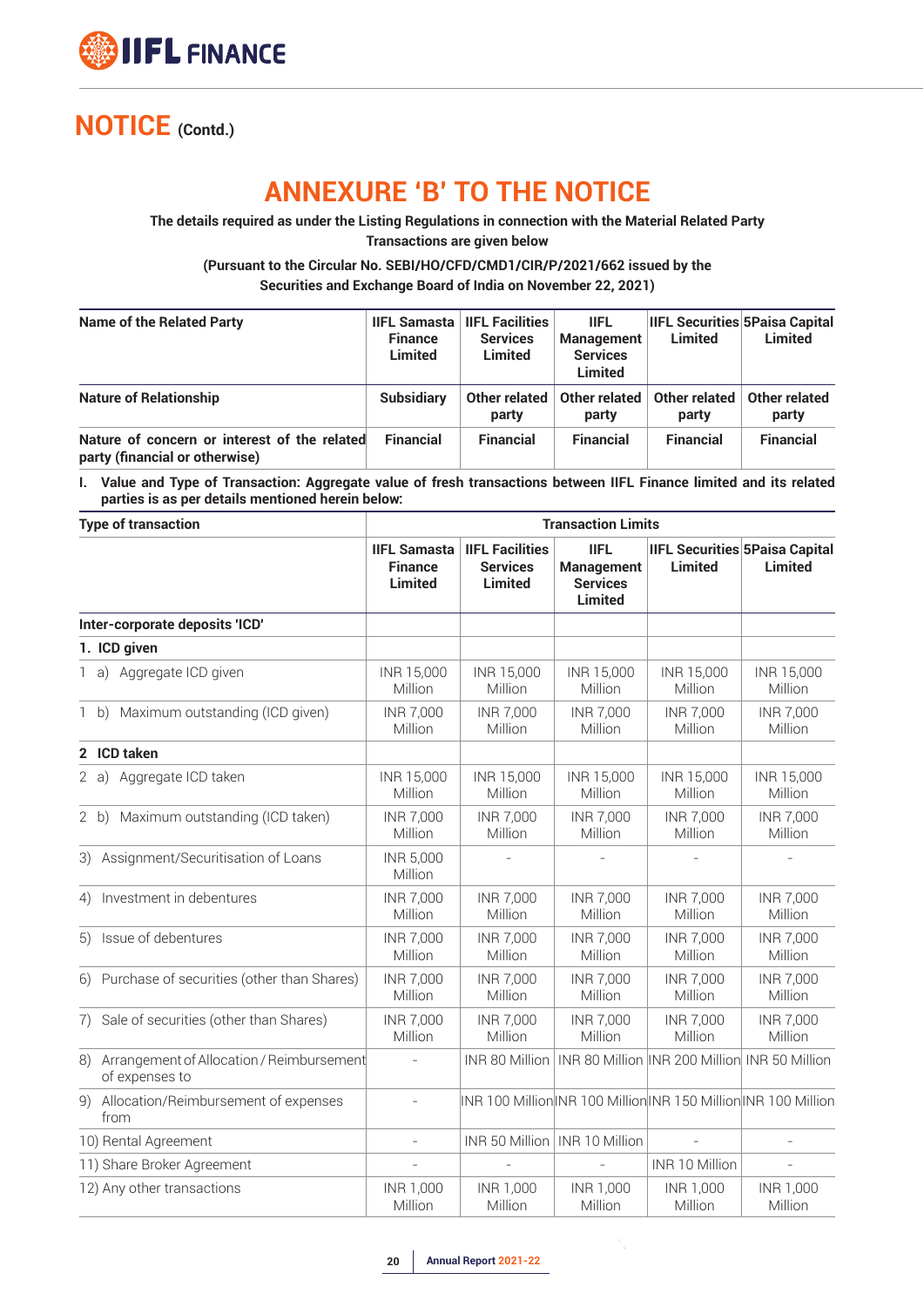**II. Value of transaction as a percentage of Company's annual consolidated turnover and value of transaction as a percentage of subsidiary's annual turnover (based on turnover of Financial Year 2021-22)**

|              | <b>Nature of transactions</b>                                    | $%$ of<br>subsidiary's<br>annual<br>turnover            |                                                         |                                                             | % of Company's annual consolidated turnover                           |                |                                                  |  |
|--------------|------------------------------------------------------------------|---------------------------------------------------------|---------------------------------------------------------|-------------------------------------------------------------|-----------------------------------------------------------------------|----------------|--------------------------------------------------|--|
|              |                                                                  | <b>IIFL Samasta</b><br><b>Finance</b><br><b>Limited</b> | <b>IIFL Samasta</b><br><b>Finance</b><br><b>Limited</b> | <b>IIFL Facilities</b><br><b>Services</b><br><b>Limited</b> | <b>IIFL</b><br><b>Management</b><br><b>Services</b><br><b>Limited</b> | <b>Limited</b> | <b>IIFL Securities 5Paisa Capital</b><br>Limited |  |
| $\mathbb{1}$ | Aggregate ICD given<br>a)                                        | 152.3%                                                  | 21.4%                                                   | 21.4%                                                       | 21.4%                                                                 | 21.4%          | 21.4%                                            |  |
| 1            | Maximum outstanding<br>b)<br>(ICD given)                         | 71.1%                                                   | 10.0%                                                   | 10.0%                                                       | 10.0%                                                                 | 10.0%          | 10.0%                                            |  |
| $\mathbf{2}$ | Aggregate ICD taken<br>a)                                        | 71.1%                                                   | 21.4%                                                   | 21.4%                                                       | 21.4%                                                                 | 21.4%          | 21.4%                                            |  |
| 2            | Maximum outstanding<br>b)<br>(ICD taken)                         | 71.1%                                                   | 10.0%                                                   | 10.0%                                                       | 10.0%                                                                 | 10.0%          | 10.0%                                            |  |
| 3)           | Assignment/Securitisation<br>of Loans                            | 50.8%                                                   | 7.1%                                                    | $\equiv$                                                    | $\overline{\phantom{a}}$                                              | $\bar{a}$      | $\overline{\phantom{a}}$                         |  |
| 4)           | Investment in debentures                                         | 71.1%                                                   | 10.0%                                                   | 10.0%                                                       | 10.0%                                                                 | 10.0%          | 10.0%                                            |  |
| 5)           | Issue of debentures                                              | 71.1%                                                   | 10.0%                                                   | 10.0%                                                       | 10.0%                                                                 | 10.0%          | 10.0%                                            |  |
| 6)           | Purchase of securities<br>(other than Shares)                    | 71.1%                                                   | 10.0%                                                   | 10.0%                                                       | 10.0%                                                                 | 10.0%          | 10.0%                                            |  |
|              | 7) Sale of securities (other<br>than Shares)                     | 71.1%                                                   | 10.0%                                                   | 10.0%                                                       | 10.0%                                                                 | 10.0%          | 10.0%                                            |  |
|              | 8) Arrangement of Allocation/<br>Reimbursement of<br>expenses to |                                                         |                                                         | 0.1%                                                        | 0.1%                                                                  | 0.3%           | 0.1%                                             |  |
|              | 9) Allocation/Reimbursement<br>of expenses from                  |                                                         | $\overline{a}$                                          | 0.1%                                                        | 0.1%                                                                  | 0.2%           | 0.1%                                             |  |
|              | 10) Rental Agreement                                             |                                                         | $\overline{\phantom{m}}$                                | 0.1%                                                        | 0.01%                                                                 |                |                                                  |  |
|              | 11) Share Broker Agreement                                       |                                                         |                                                         |                                                             |                                                                       | 0.01%          |                                                  |  |
|              | 12) Any other transactions                                       | 10.2%                                                   | 1.4%                                                    | 1.4%                                                        | 1.4%                                                                  | 1.4%           | 1.4%                                             |  |